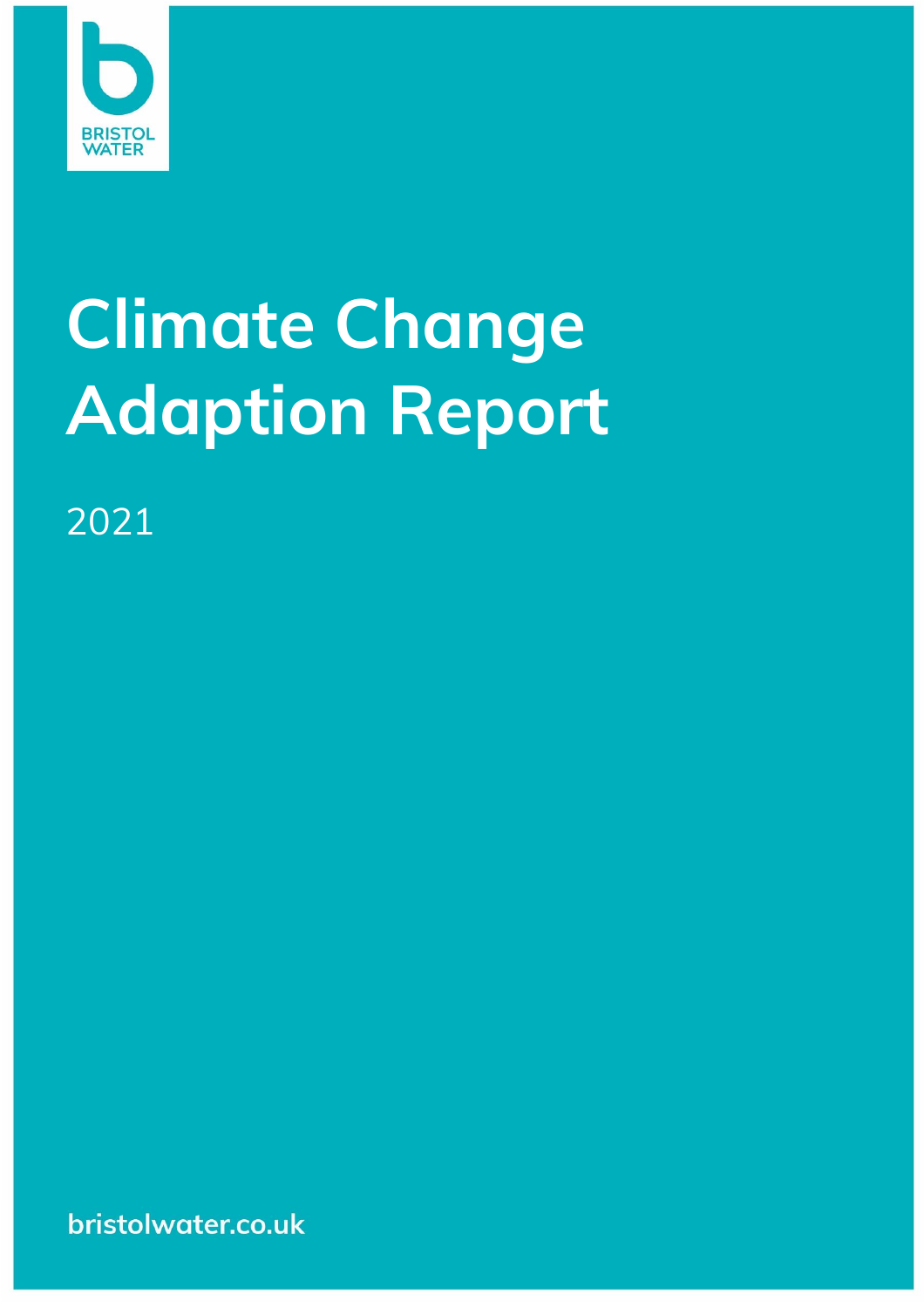



# **Executive Summary**

Bristol Water supplies 1.2 million customers who depend on us every day to provide clean drinking water to their tap. This essential service utilises our most important natural resource. We collect water, store it, treat it to industry leading standards and deliver it to our customers' taps. We've been doing this successfully for 175 years.

We recognise that our role in society goes well beyond the business transaction of supplying water. It is impossible to disconnect what we do from caring for the environment and protecting it for our future. It's a daily focus for us and is deeply embedded into how we run our business. Whether our focus is on protecting local water catchments,



increasing biodiversity or on reducing our carbon impact, it's always at the forefront of the decisions which we make.

In 2018 we made history being the first water company to formalise our view of our role within society through our social purpose and our industry leading social contract. Our purpose is *to have a positive impact on our customers, communities, employees and the environment*. Our social contract provides a means of prioritising our actions and reporting on performance, allowing our stakeholders to hold us to account.

The business of water supply can be significantly affected by climate change and we are already noticing its impacts. This is the second assessment of climate change risk that we have carried out: following our first assessment in 2011 we invested in significant changes to our infrastructure and systems to increase their resilience and ensure that we can continue to provide a reliable supply of high-quality water to our customers in the face of climate change.

The science of climate change continues to develop and the water industry has played a leading role in this. We will continue to engage in this process and will continue to review our vulnerability to the impacts of climate change – and although we anticipate that there may be less water available from the environment in the future, the investment we have made and the flexible nature of our supply system means that we are confident we can continue to meet our customers' needs in the future.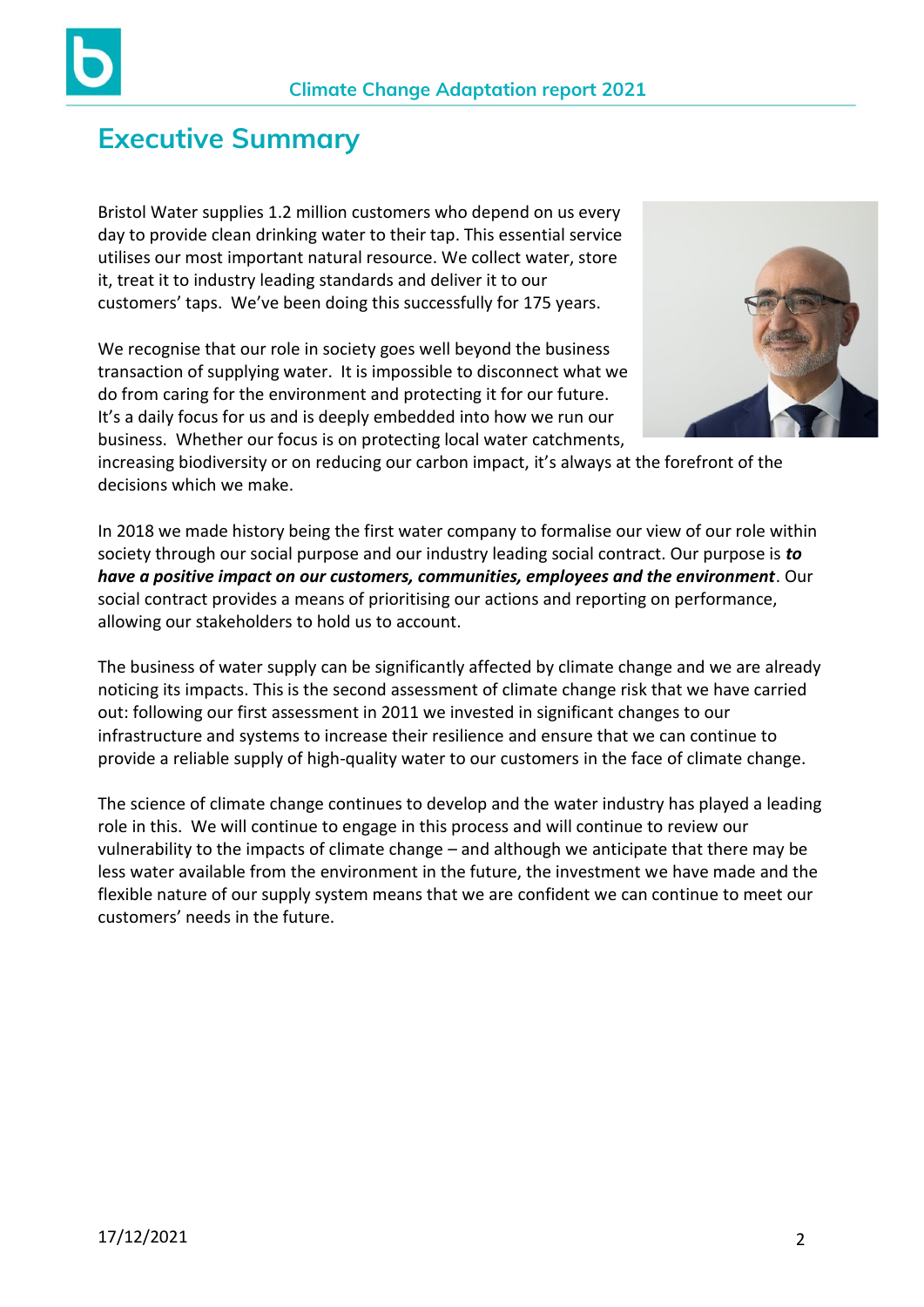

|                |     | <b>Contents</b> |  |  |  |  |  |  |
|----------------|-----|-----------------|--|--|--|--|--|--|
|                | 1.1 |                 |  |  |  |  |  |  |
|                | 1.2 |                 |  |  |  |  |  |  |
|                | 1.3 |                 |  |  |  |  |  |  |
|                |     | 1.3.1           |  |  |  |  |  |  |
|                |     | 1.3.2           |  |  |  |  |  |  |
|                |     | 1.3.3           |  |  |  |  |  |  |
|                |     | 1.3.4           |  |  |  |  |  |  |
|                |     | 1.3.5           |  |  |  |  |  |  |
| $\overline{2}$ |     |                 |  |  |  |  |  |  |
|                | 2.1 |                 |  |  |  |  |  |  |
|                | 2.2 |                 |  |  |  |  |  |  |
|                | 2.3 |                 |  |  |  |  |  |  |
|                | 2.4 |                 |  |  |  |  |  |  |
|                | 2.5 |                 |  |  |  |  |  |  |
| 3              |     |                 |  |  |  |  |  |  |
|                | 3.1 |                 |  |  |  |  |  |  |
|                | 3.2 |                 |  |  |  |  |  |  |
|                |     | 3.2.1           |  |  |  |  |  |  |
|                |     | 3.2.2           |  |  |  |  |  |  |
|                |     | 3.2.3           |  |  |  |  |  |  |
|                |     | 3.2.4           |  |  |  |  |  |  |
|                | 3.3 |                 |  |  |  |  |  |  |
|                |     | 3.3.1           |  |  |  |  |  |  |
|                |     | 3.3.2           |  |  |  |  |  |  |
|                |     | 3.3.3           |  |  |  |  |  |  |
|                |     | 3.3.4           |  |  |  |  |  |  |
| 4              |     |                 |  |  |  |  |  |  |
|                | 4.1 |                 |  |  |  |  |  |  |
|                | 1.1 |                 |  |  |  |  |  |  |
|                | 1.2 |                 |  |  |  |  |  |  |
|                | 4.2 |                 |  |  |  |  |  |  |
|                | 4.3 |                 |  |  |  |  |  |  |
|                |     | 4.3.1           |  |  |  |  |  |  |
|                |     | 4.3.2           |  |  |  |  |  |  |
|                |     | 4.3.3           |  |  |  |  |  |  |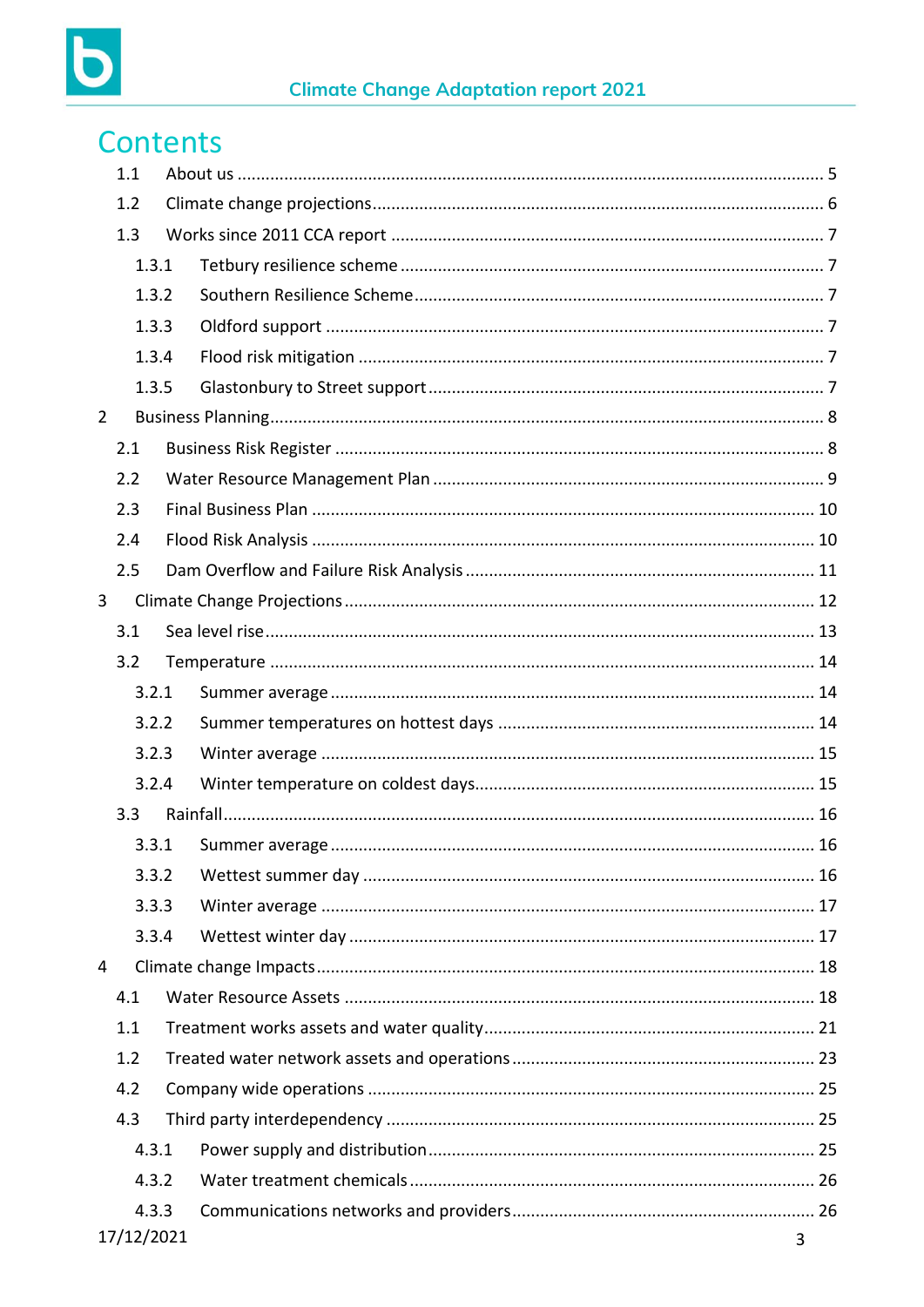

# **Climate Change Adaptation report 2021**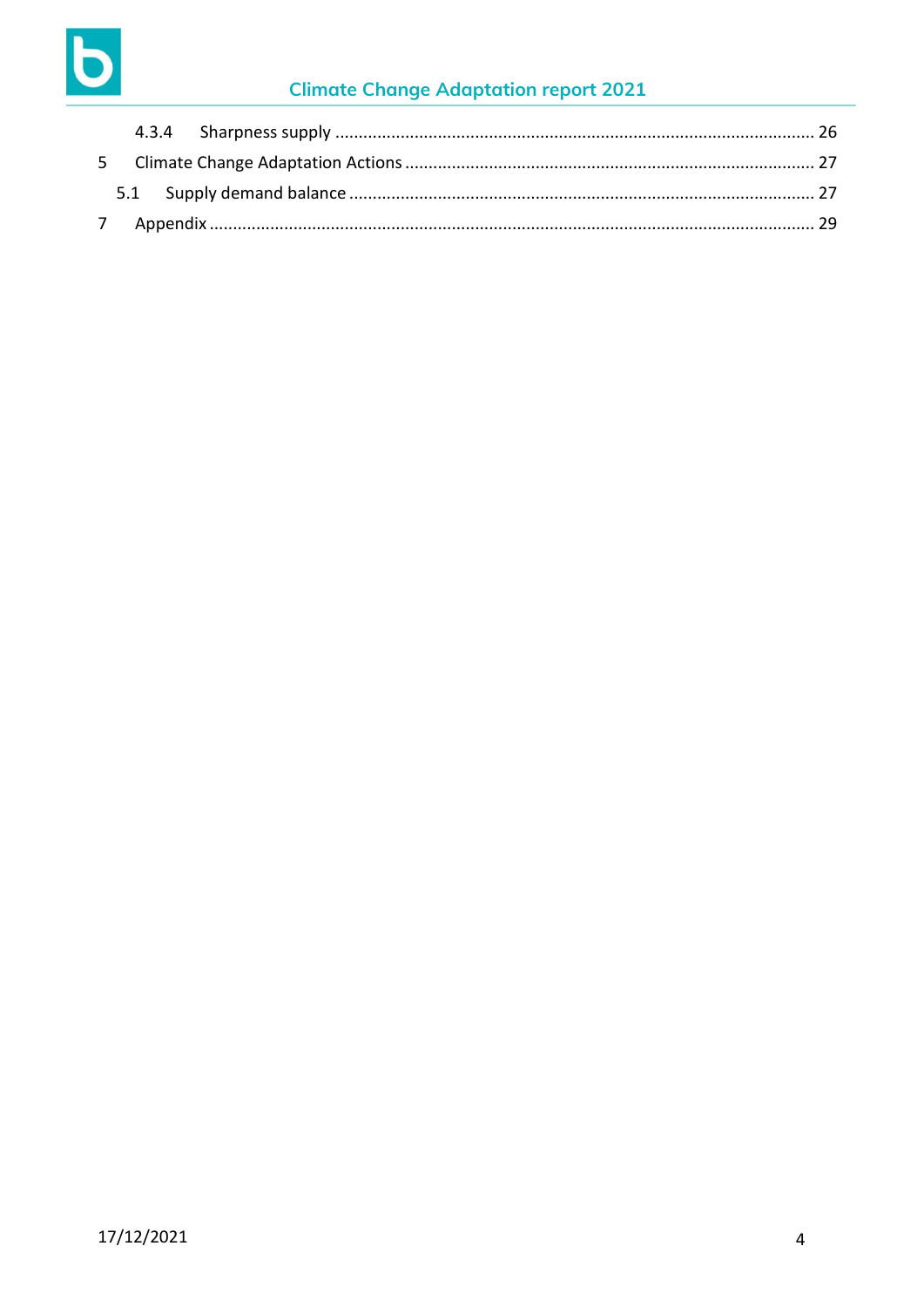

## <span id="page-4-0"></span>1.1 About us

Bristol Water is the oldest water company in continuous operation in the UK, and one of the oldest in the world, among the pioneers developing the science of modern water supply and treatment. We've been serving our customers for 175 years.

Today we supply water to 1.2 million customers in an area of 2,400 square kilometres, which stretches well beyond our birthplace of Bristol. Wessex Water provides the sewerage services in our area, and together we provide one joint bill to our customers.

Around half of our supply comes from reservoirs in the Mendips, with smaller groundwater abstractions around our supply area. The rest comes from the River Severn via the Gloucester and Sharpness Canal. We have a highly interconnected network of treatment works, pipes, pumps, and service reservoirs to get the water to the tap, and this connected system with its various sources of water gives us a great deal of flexibility and resilience in how we supply our customers.

#### We are pleased to see climate



change receiving a greater level of attention and interest, both from the general public and governments across the world – COP26 helped increase focus on the need both to reduce carbon emissions and to adapt to the reality of climate change, and we continue our work to address both of these issues through our own Net Zero Routemap<sup>1</sup> and assessment of the actions needed to adapt to a changing world.

<sup>1</sup> Bristol Water Net Zero Routemap

https://f.hubspotusercontent30.net/hubfs/7850638/Our%20Routemap%20to%20Net%20Zero%20Carbon%20by%20 2030.pdf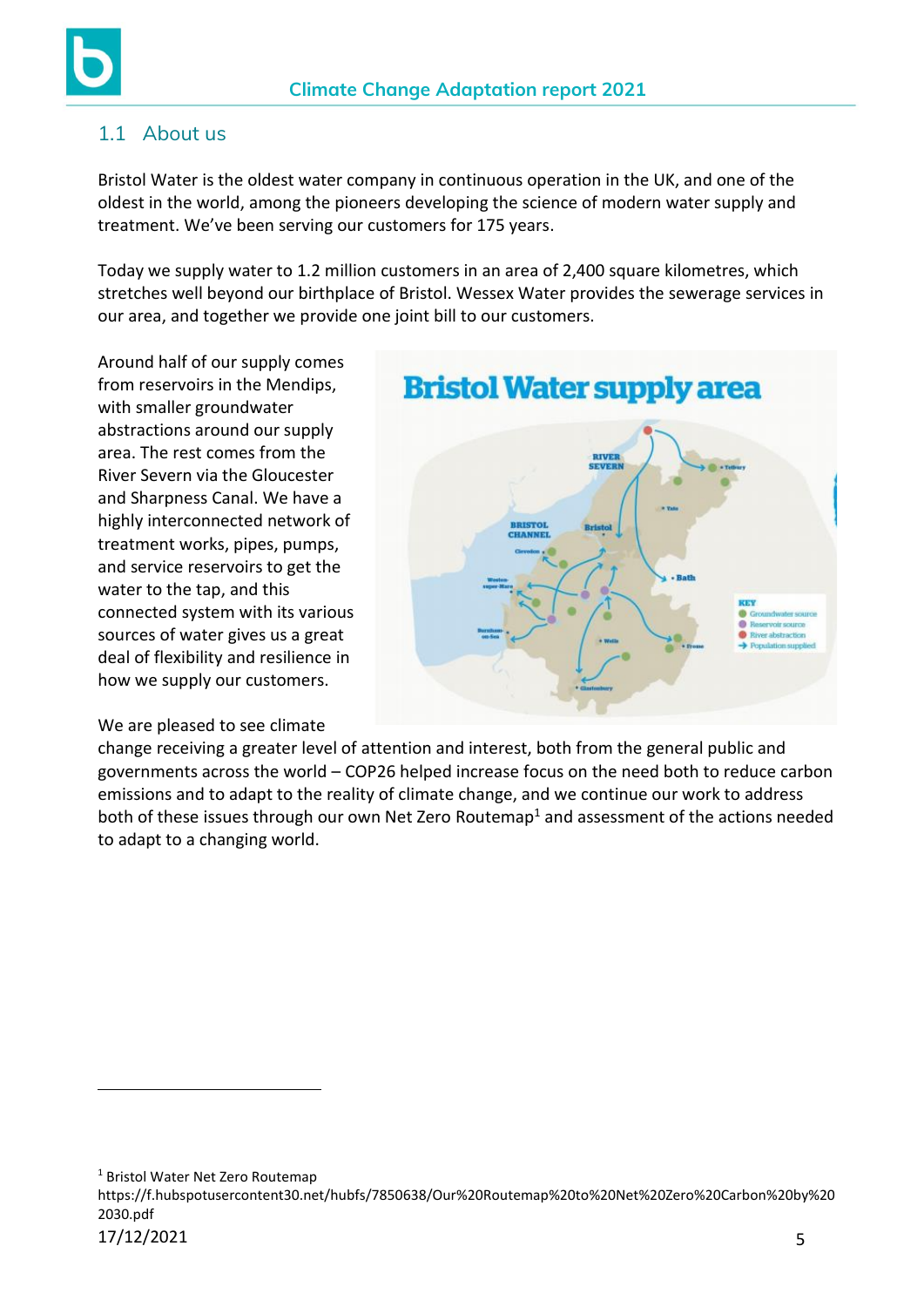

## <span id="page-5-0"></span>1.2 Climate change projections

Our climate change vulnerability assessment in our 2011 report was 'High'. In updating this report we have now identified that the vulnerability of the Bristol Water system to climate change is 'Medium'. This is largely due to the nature of our water resources, because these catchments and water sources benefit from the more intense winter rainfall events predicted in a changed climate.

We recognise that prediction of climate change impact is still uncertain, so we need to keep forecast impacts under review. Despite only having a Medium vulnerability we have used a detailed assessment of the impact in order to understand it as fully as current science allows.



*Figure 1: Magnitude versus sensitivity plot for Bristol Water for the 2030s<sup>2</sup>*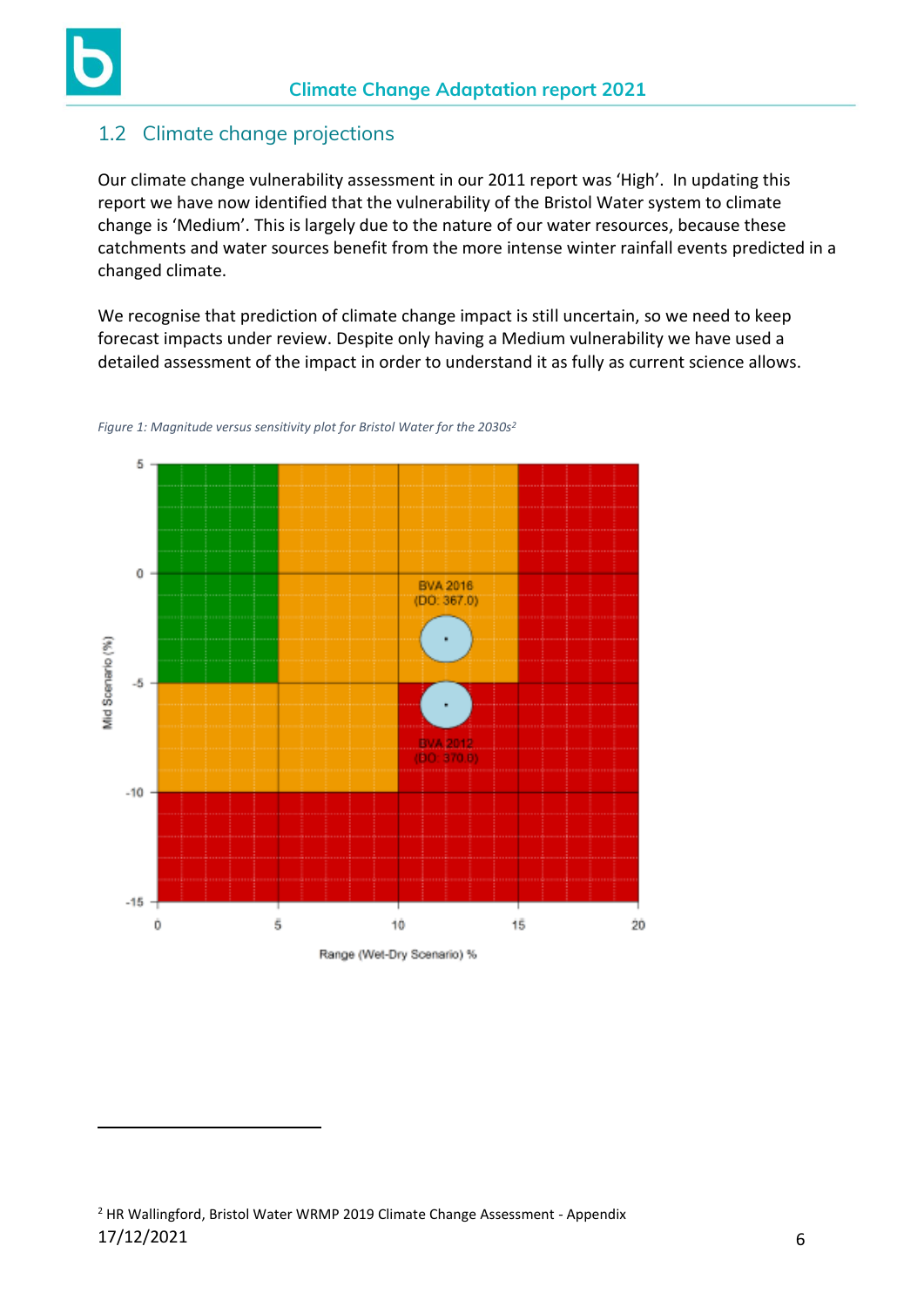

## <span id="page-6-0"></span>1.3 Works since 2011 CCA report

In our 2011 report, we identified several large schemes that would reduce future risks to customers from the impact of climate change.

#### <span id="page-6-1"></span>1.3.1 Tetbury resilience scheme

This is a water transfer system to support the town of Tetbury in the Cotswold Hills, which has historically been dependent on a single water source in the town. The scheme has been completed and is operational.

#### <span id="page-6-2"></span>1.3.2 Southern Resilience Scheme

We have made significant investment in our network in the form of the Southern Resilience Scheme, which has provided improved security of supply to over 280,000 customers across our supply area including Weston-Super-Mare, Cheddar, Burnham-on-Sea and Glastonbury and the southern part of Bristol. This strengthened network gives us increased flexibility and allows us to move water from our northern sources into our southern region in the event of a loss of supply, or back up to Bristol if required. The scheme has been completed and is operational.

#### <span id="page-6-3"></span>1.3.3 Oldford support

This is a water storage and transfer system which allows water from the Mendip Lakes to be used to support the supply to the town of Frome, which has historically been more dependent on local borehole supplies. The scheme has been completed and is operational.

#### <span id="page-6-4"></span>1.3.4 Flood risk mitigation

Flood defences have been installed at two key sites where modelling indicated that the sites could be vulnerable to surface flooding. The scheme has been completed and is operational.

#### <span id="page-6-5"></span>1.3.5 Glastonbury to Street support

During flooding in 2014 on the Somerset levels we experienced a burst main due to ground movement during the flood. This occurred in an area of the network where there are 2 parallel mains but we identified that some areas without dual mains are susceptible to the same risk. This scheme will provide a new main to Glastonbury following a different route to increase the resilience of supply to this area. The scheme is in planning stage and will be operational by 2025.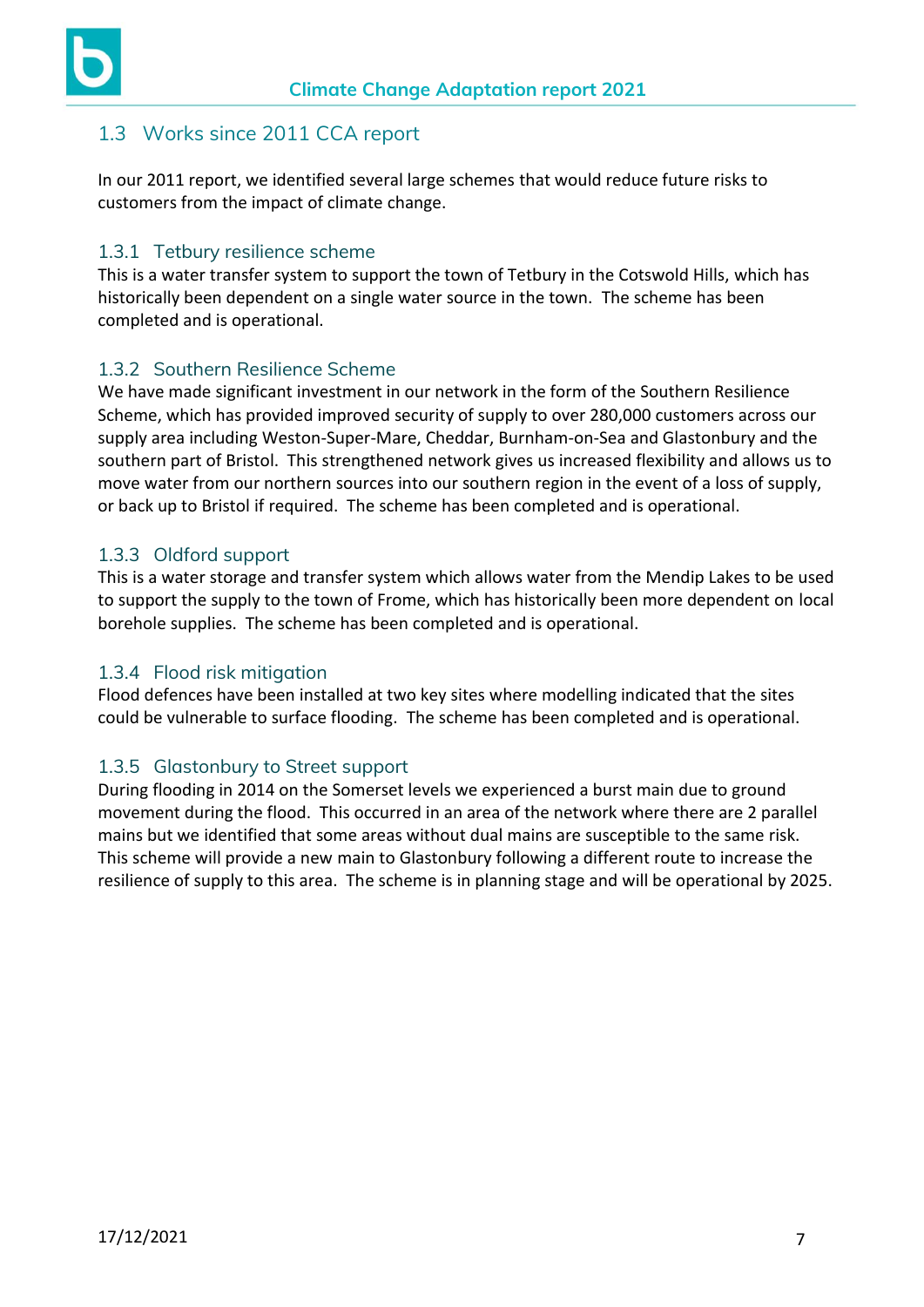

# <span id="page-7-0"></span>2 Business Planning

Long term and emergency and contingency planning is covered by a variety of internal strategic plans, statutory plans and site or event specific risk assessments. The main documents in the hierarchy of risk management with respect to climate change impacts are set below.

- **EXECT** An internal high level wide ranging business risk register
- **E** Statutory Water Resources Management Plan 2019
- **The Periodic Review Final Business Plan (FBP)**
- A flood risk analysis for critical installations
- A dam break and overflow risk analysis

These documents incorporate a significant element of both baseline and long term climate change risk planning. The links with long-term climate change is more formally expressed in some documents than others: climate change risk assessment is carried out in great detail in the Water Resources Plan process and this can be seen through the link<sup>3</sup> below.

## <span id="page-7-1"></span>2.1 Business Risk Register

The Business Risk Register is a strategic-level internal document documenting a range of financial, operational, regulatory, environmental and security risks. In some instances site-specific risks are also recorded when an individual asset is of particular importance e.g. flooding risks to critical plant or loss of supply of critical chemicals. Climate change is included in this high level document with an impact score that ranks the potential business impacts alongside risks such as financial failure, regulatory issues and health pandemic. The risk register is reviewed every year to capture emerging risks and reassess existing risks.

<sup>17/12/2021</sup> 8 <sup>3</sup> https://f.hubspotusercontent30.net/hubfs/7850638/Site%20Assets/Offline%20docs/Bristol-Water-Final-WRMP-2019-August-2019-REDACTED.pdf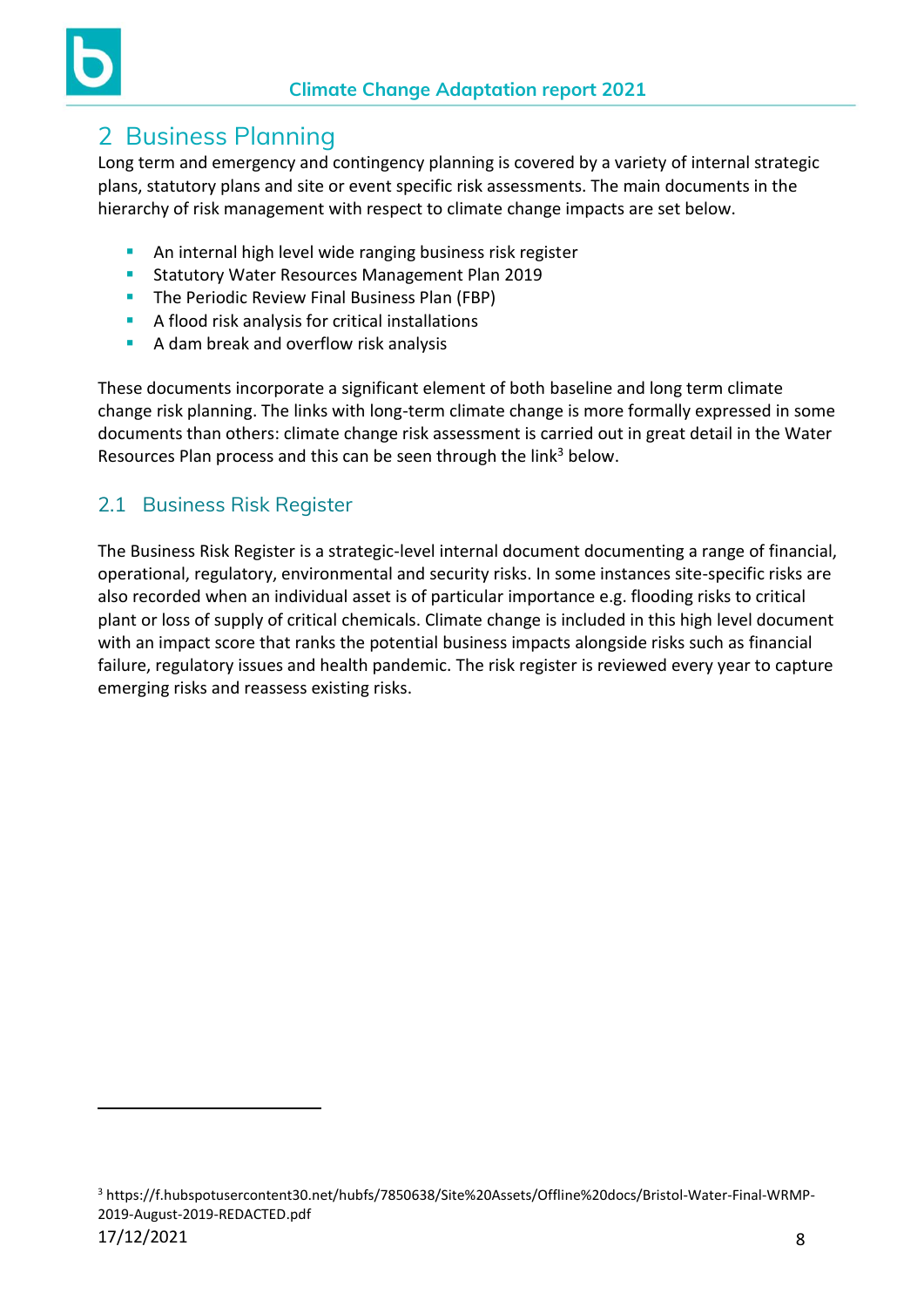

## <span id="page-8-0"></span>2.2 Water Resource Management Plan

Our Water Resources Management Plan (WRMP) was submitted to DEFRA in 2018. This statutory document covers the period 2020 to 2045 and sets out in detail the issues impacting the availability of water and the demand for water in that period, together with actions to mitigate adverse impacts. The WRMP is a long-term component of business planning informing the Strategic Business Plan and 5 yearly investment cycle. The WRMP analysis sets out a 25-year projection of the supply/demand position taking into account the impact of a basket of risks as set out below:

Impact of climate change projection on water resources Impact of climate change projection on water consumption Population and housing growth Commercial and economic growth Changes in water consumption patterns Impact on greenhouse gas emissions

The purpose of the analysis is to ensure there is a long-term plan in place that will maintain customer levels of service. One of the most significant parameters is the availability of water. The impact of the climate change projections used in our analysis forecast a reduction in availability of water over time.

The outcome of the WRMP is an investment plan comprising a basket of operating and engineering measures to maintain the supply demand/balance over time. This is to ensure that customers will not be subject to an increased risk of restrictions water use over the 25-year period. The approach analyses a wide variety of possible options and takes into account externalities such as the social and economic costs of leakage, water efficiency and greenhouse gas emissions.

We have complied with a prescribed methodology for producing the WRMP. The Environment Agency has set out the methodology for the analysis of climate change, the consideration of future consumption and overarching approach. Ofwat has set out economic parameters such as the social and economic level of leakage and the economic method to balance supply and demand. DEFRA has set out the level of public consultation required and has controlling oversight of the plan through such directions as may be issued by the Secretary of State.

The performance of the company in respect of its WRMP is monitored annually through the regulatory June Return process. This is to ensure that outcomes from the agreed investment programme set out in the Final Business Plan are delivered and are providing customer benefits. The statutory annual update also records any material changes in outturns or assumptions that may affect the WRMP. The statutory process for producing a WRMP is repeated every 5 years as part of the business planning process and Periodic Review.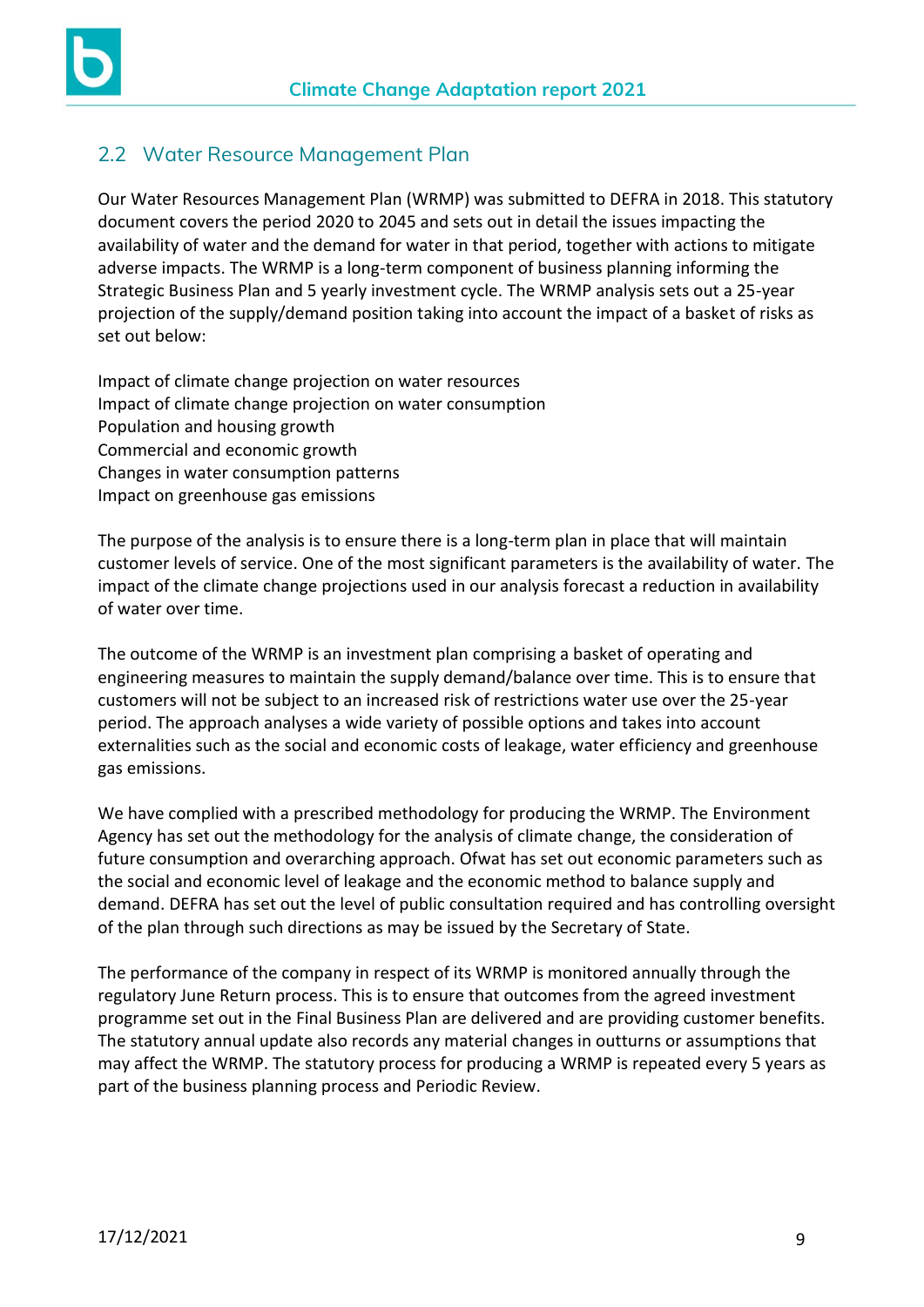

#### <span id="page-9-0"></span>2.3 Final Business Plan

The Final Business Plan (FBP) defines the key areas of investment in the company assets over a 5 year period. This investment requirement is partially defined by the WRMP and is intended to be consistent over the short term with the least cost options to maintain the supply demand balance identified in the WRMP. The common areas between the plans include:

- **E** Investment for reduction in demand from water efficiency measures
- **E** Investment in water metering to reduce consumption
- **EXECTE:** Investment for reduction in leakage to social and economic levels
- **EXTERGHTM** Investment in existing resources and new resources to improve availability of water

The FBP addresses other wider business priorities including:

- Resilience and security of supply networks, pumps and reservoirs
- Resilience of treatment works and processes
- **■** Maintenance of major structures such as dams and impounding reservoirs

Some of the thinking behind the resilience and security schemes in the FBP is driven by the need to address impacts of current probabilities of extreme meteorological events (high temperatures, flooding, and heavy rainfall, etc.). These events may also arise from future climate change. Therefore we have already proposed adaptation to some climate change risks as a consequence of our planning process. The extent to which these future events become more frequent and/or more severe or cross a management threshold is one of the key uncertainties in the current methodology.

## <span id="page-9-1"></span>2.4 Flood Risk Analysis

Where the loss of an asset is not readily mitigated by use of alternative supplies or plant, a high overall service risk was assigned. A further detailed investigation was then carried out for those sites with a high or medium service risk. This work was carried out internally and by consultants. Proposals for remedial measures were established for the two most vulnerable sites identified for implementation during AMP5.

The following assets were considered in detail:

- Water sources
- Treatment works
- Pumping and booster stations
- Service reservoirs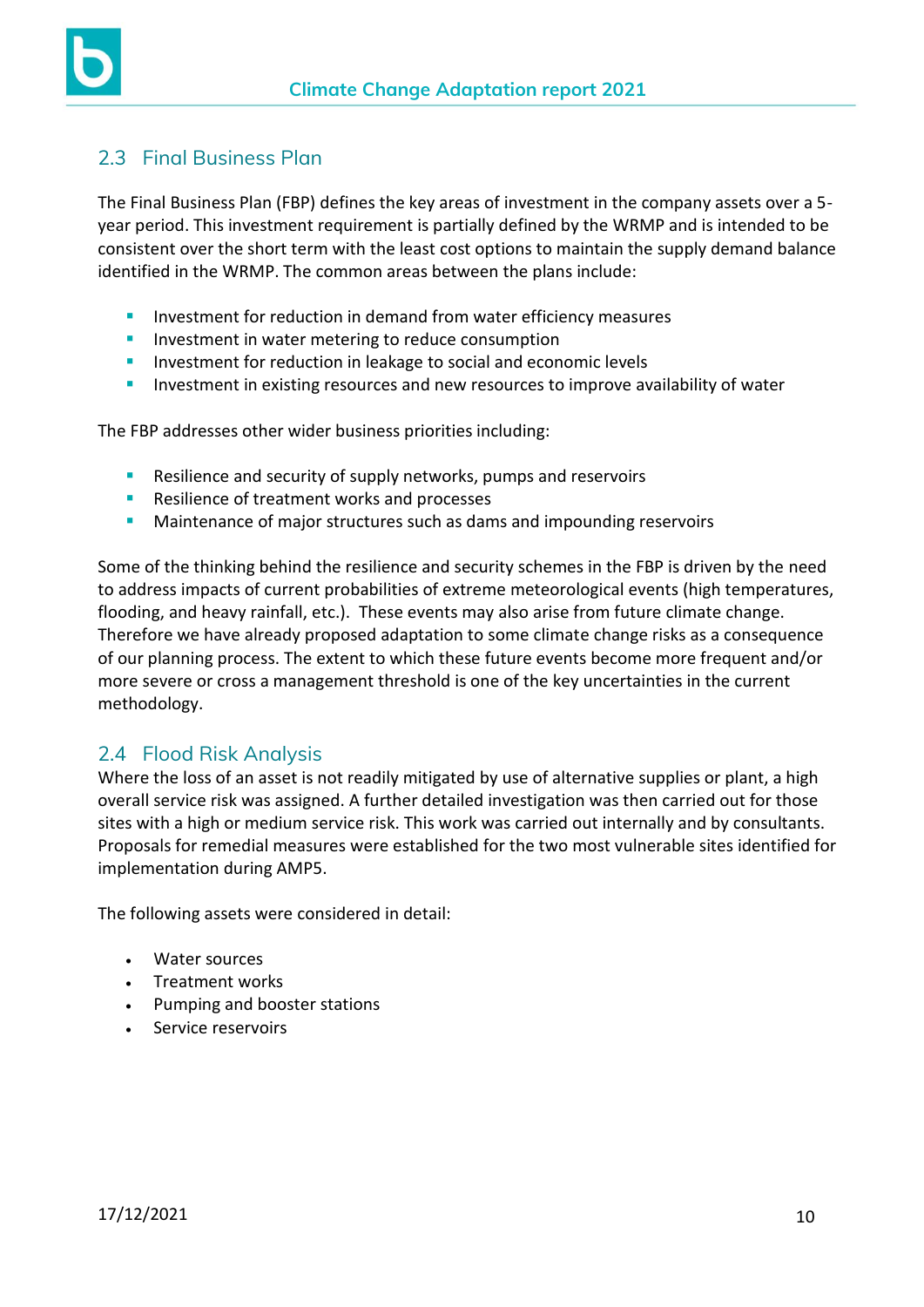

# <span id="page-10-0"></span>2.5 Dam Overflow and Failure Risk Analysis

We have 15 large reservoirs that are subject the statutory requirements of the 1975 Reservoirs Act. Three of these are treated water storage reservoirs and two minor raw water storage reservoirs. The remaining ten are large raw water reservoirs, including three pump storage reservoirs, one off-line storage reservoir and six impounding reservoirs.

All structures are managed using the strict regime set out in the Reservoirs Act. We fully comply with the Act, which includes the requirements summarised below:

- Follow supervision, operating and maintenance requirement as advised by DEFRA panel supervising engineer and produce annual condition reports
- Facilitate detailed inspection of structures by DEFRA panel inspecting engineer at 10-year intervals or less if required
- Recording of water levels, depths, overflows and other discharges or incidents
- Recording of dam stability, settlement, masonry condition, cracks and leakages
- Comply with any recommendation from an engineers' report
- Prepare reservoir flood plans as set out in the 2003 Water Act and amended by the Floods and Water Bill 2010

In addition to the production of reservoir flood plans we have carried out a quantitative analysis of the total risk of reservoir failure for individual and combinations of circumstances (QRA). A significant component of this analysis is the quantity of reservoir overflow that may be tolerated without initiating a reservoir failure. The analysis was carried out by external consulting engineers.

For our category 'A' reservoirs where failure could result in loss of life, we have investigated the discharge and overflow capacity in terms of the probable maximum flood risk (PMF). This study confirmed that these structures have an acceptable or low probability of failure at a 0.5 PMF or greater (0.5 PMF estimated to have a 1 in 10,000 year return period).

Although our reservoirs are able to safely handle the 1 in 10,000 year flood discharge or greater without incurring significant risk of failure, the discharge volumes under such circumstances would be likely to cause significant damage downstream and add to problems of severe local flooding. However, in such circumstances the damage would not be compounded by the failure of a reservoir.

In order to establish the impact of climate change on this type of analysis, we would need to fully understand how the frequency or severity of such extreme events may change in future (if at all). A 1 in 100 year overflow event that changes return period to 1 in 50 years due to climate change would not have a material effect on the overall risks as analysed in the QRA.

At the current state of knowledge, the factors of safety in the QRA appear able to encompass an element of climate change risk. This could prove otherwise if it can be clearly shown that return periods of extreme events once in 10,000 years or greater are subject to order of magnitude changes.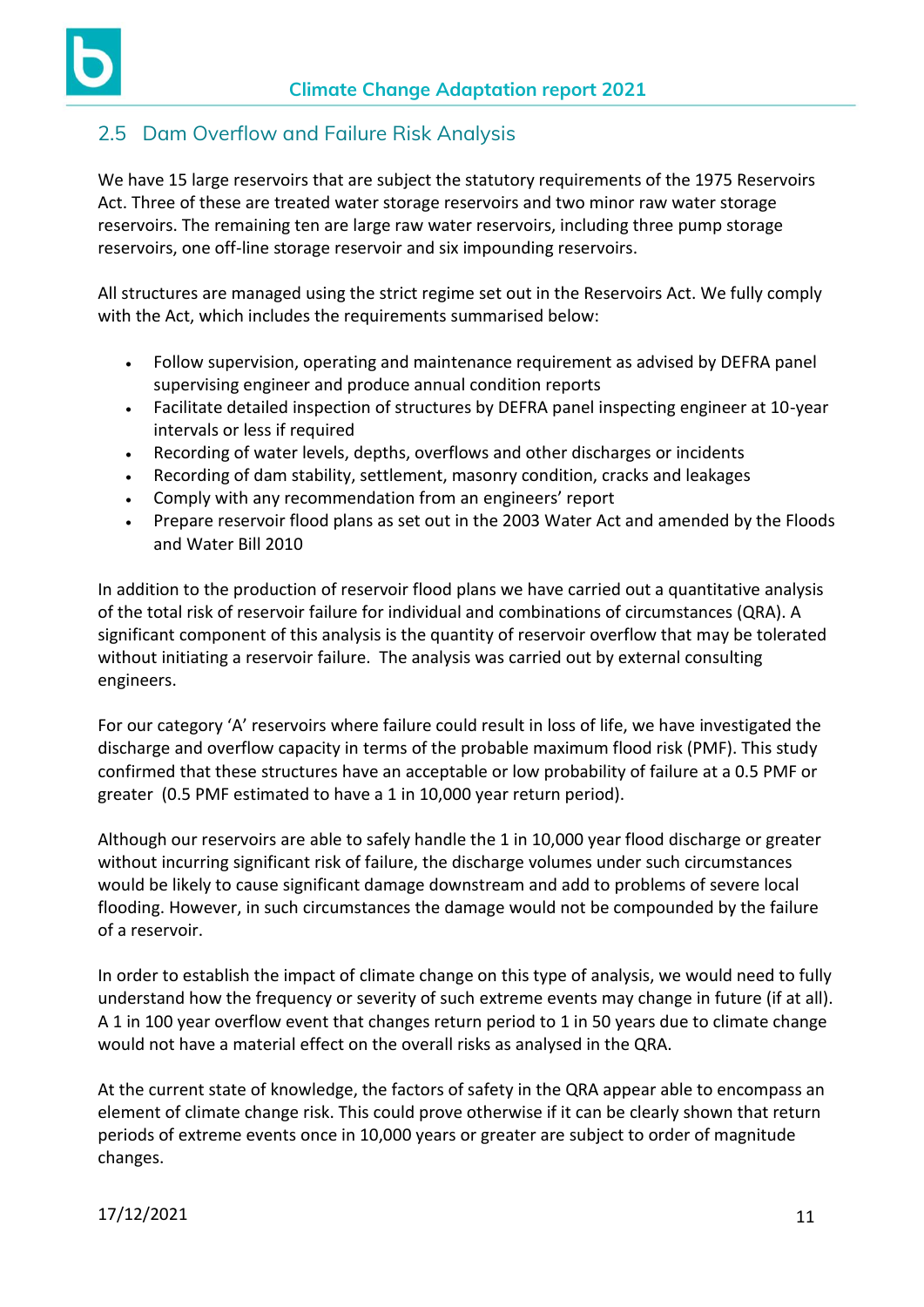

# <span id="page-11-0"></span>3 Climate Change Projections

The key climate parameters we need to consider in terms of potential business risks are:

- Mean maximum temperature of the hottest months of the year
- Changes in minimum winter temperatures
- Amount of winter rainfall
- Amount of summer rainfall
- Changes to average summer/winter temperature
- Amount of sea level rise
- Changes to frequency of extreme rainfall events
- Changes to flooding frequency
- Changes to frequency, severity or duration of drought events

#### **Please see HR Wallingford report "Bristol Water WRMP 19 Climate Change Assessment" in Appendix 1 for full details, a summary below:**

*Impacts for the 2080s are likely to be significant but not to differ that significantly from those estimated for WRMP 2014 under the 2030a time horizon. When these impacts are scaled back through the WRMP planning horizon as per the WRPG guidance (currently under review), the move to the 2080s is likely to lead to a significant reduction in the climate change impacts realised for each year in the planning horizon. The reason is that the average increase per year from the baseline to 2080s is less that that from the baseline to 2030s and reflects the combination of Bristol Water's system characteristics are the "wetter winters/ drier summers" signal in the UKCP09 projections*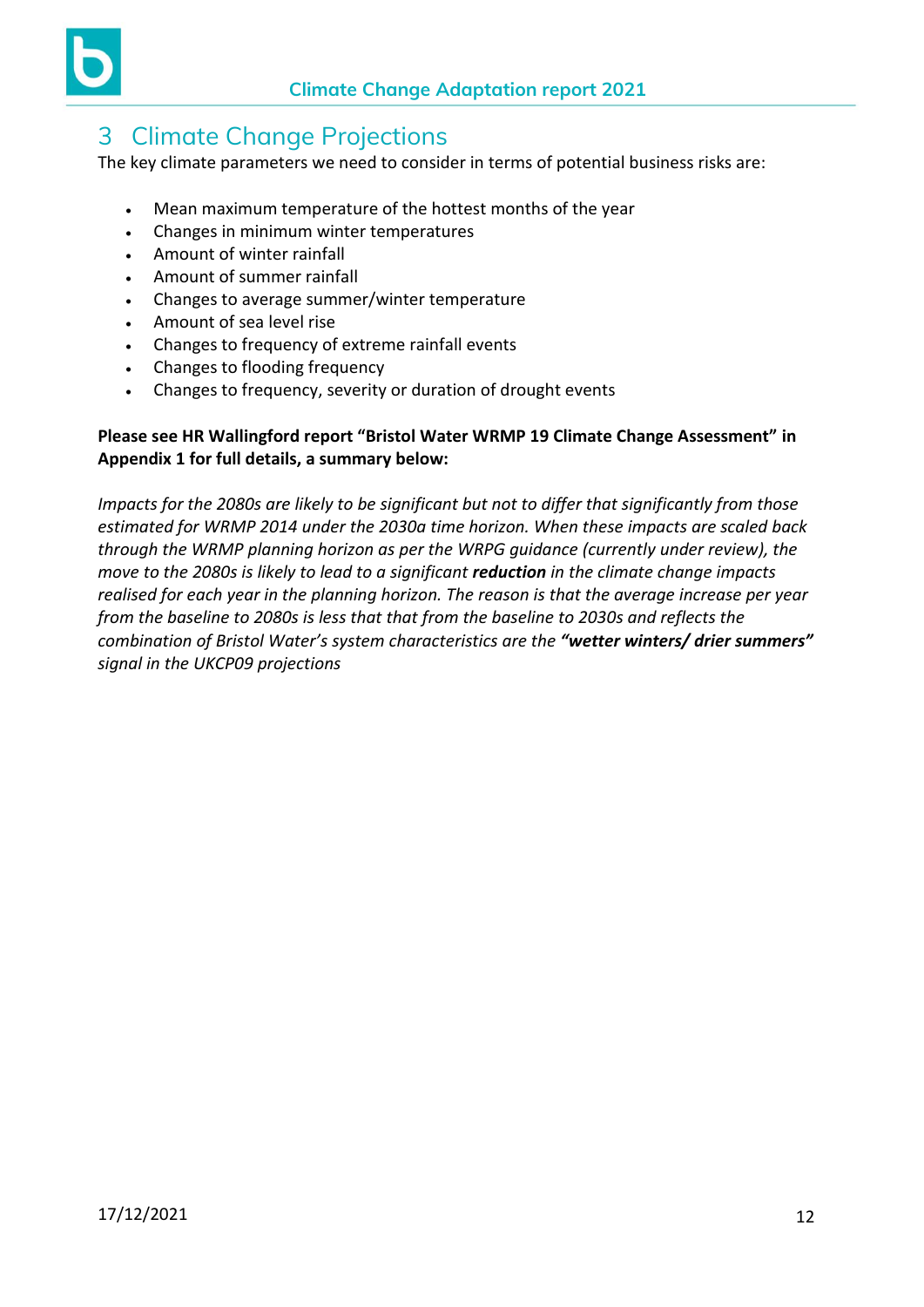

# <span id="page-12-0"></span>3.1 Sea level rise

The UKCIP09 projected sea level rise for the medium emissions scenario is 370mm by 2080. The company has no critical assets close to coastal regions or in areas that would be permanently affected by a one metre increase in average sea level. Additional coastal flooding and permanent flooding of some parts of our supply area may be expected. This would mean that some areas may no longer be suitable for human habitation, and therefore there would be no need for minor distribution infrastructure. We consider the impact of sea level rise for most of the company operations and assets to be negligible, even with the impact of storm surges, compared with more general flooding risks.

Our public water supply intake from the Sharpness canal provides a significant proportion of the company's water resources and if the site was incapacitated for any length of time the consequences for customers in Bristol could be significant without mitigation in place. However, there are already flood protection plans in place for this site to provide protection for the combination of sea level rise and flooding to 2035.

Extreme fluvial and coastal flooding might cause inundation of the canal, which could mean that water supply to two major treatment works is not available for up to three weeks while the flood subsides and the source is flushed with clean water. An unmitigated event of this magnitude could result in a loss of supply to a large population in the north and east of Bristol, at a scale which would not be manageable by the normal means of distributing bottled water or using temporary bowsers. We identified this as a key risk in our 2011 report, and as shown in section (1) we have since carried out a major network upgrade to enable a more resilient transfer of water from other sites, supporting areas which are normally supplied with water from the Sharpness Canal.

The Environment Agency Shoreline Management Programme for the Severn Estuary is a key interdependency. We recognise EA's continuing commitment to maintain adequate defences to protect assets along the Severn Estuary. This will ensure the probability of the most severe flooding remains less than 1 in 200 in any one year and we maintain engagement with the Avonmouth Severnside Economic Area<sup>4</sup> programme of flood defence development to ensure that we remain aware of any significant development in flood defence management in the area.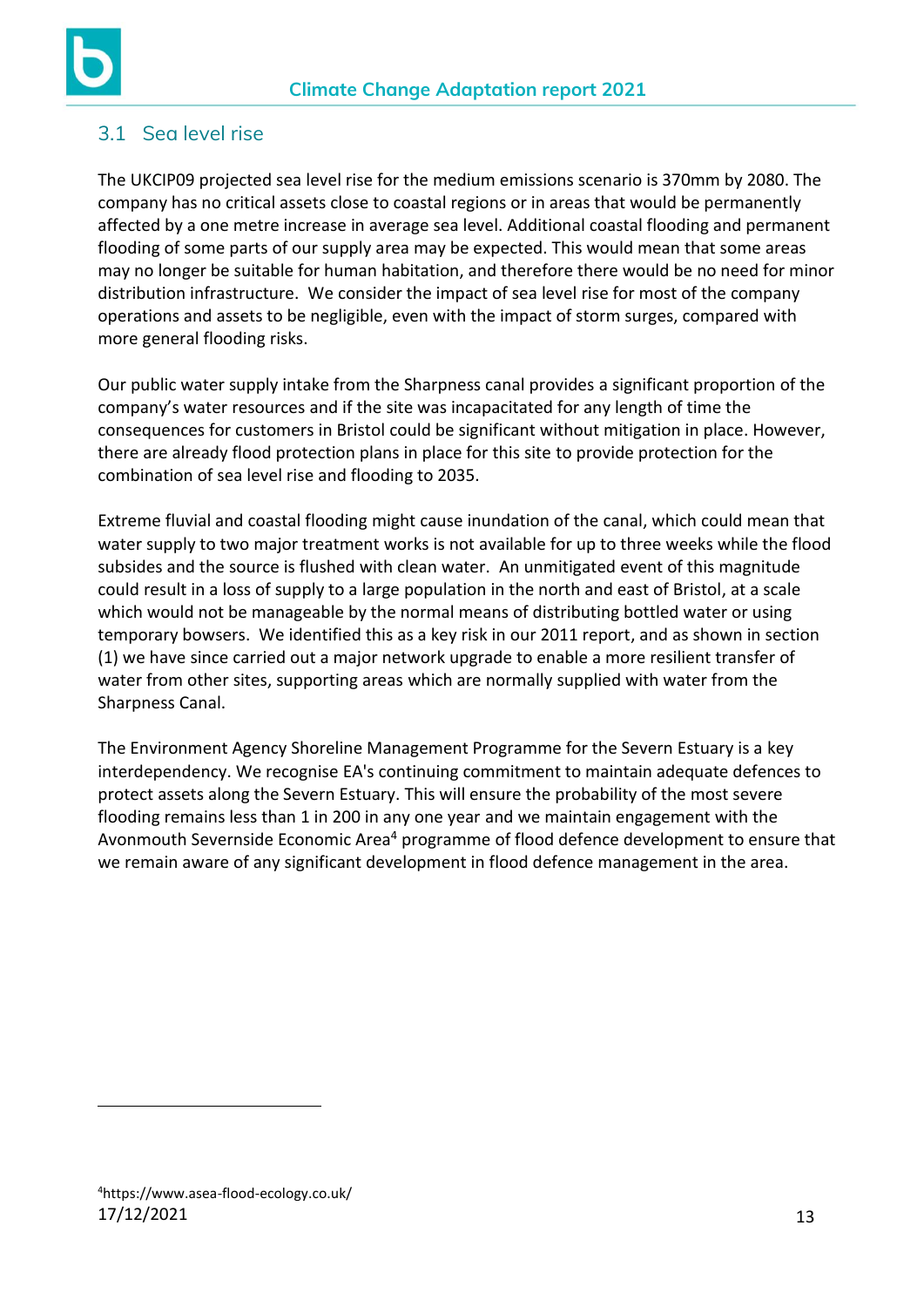

#### <span id="page-13-0"></span>3.2 Temperature

#### <span id="page-13-1"></span>3.2.1 Summer average

Persistent high temperatures during a hotter than average summer already impact a range of business functions. The affected business assets and operations affected are listed below:

- Treatment works performance (filter de-oxygenation, iron and manganese releases, increased production of Bromate and THMs)
- Raw water quality (algal blooms, de-oxygenation, reduced treatability)
- Large seasonal water demand (rapid depletion of reservoirs, water quality problems)
- Increased demand for water (deteriorating supply demand balance)
- Plant operation (overheating of pumps and electronic components)
- Mains network (biofilm, poor treated water quality, taste and odour, higher chlorine requirement)
- Sustained high rates of evapotranspiration and high soil moisture deficits (resulting in delayed recharge and reservoir recovery)

#### <span id="page-13-2"></span>3.2.2 Summer temperatures on hottest days

Very high daily temperatures drive high peak demands for water that can outstrip the capacity of the mains network and treatment work. Other effects are:

- High peak demand for water (low system pressures or no water, inability to maintain service reservoir levels, local or partial supply failures)
- Mains network (depressurisation and poor water quality due to partially full mains)
- Network, plant and treatment works (inadequate capacity, unable to provide volumes)
- Plant operation (overheating, failure and loss of supply to service reservoirs)
- Staff welfare (heatstroke, sunburn)
- Increased water consumption per capita (deteriorating supply demand balance)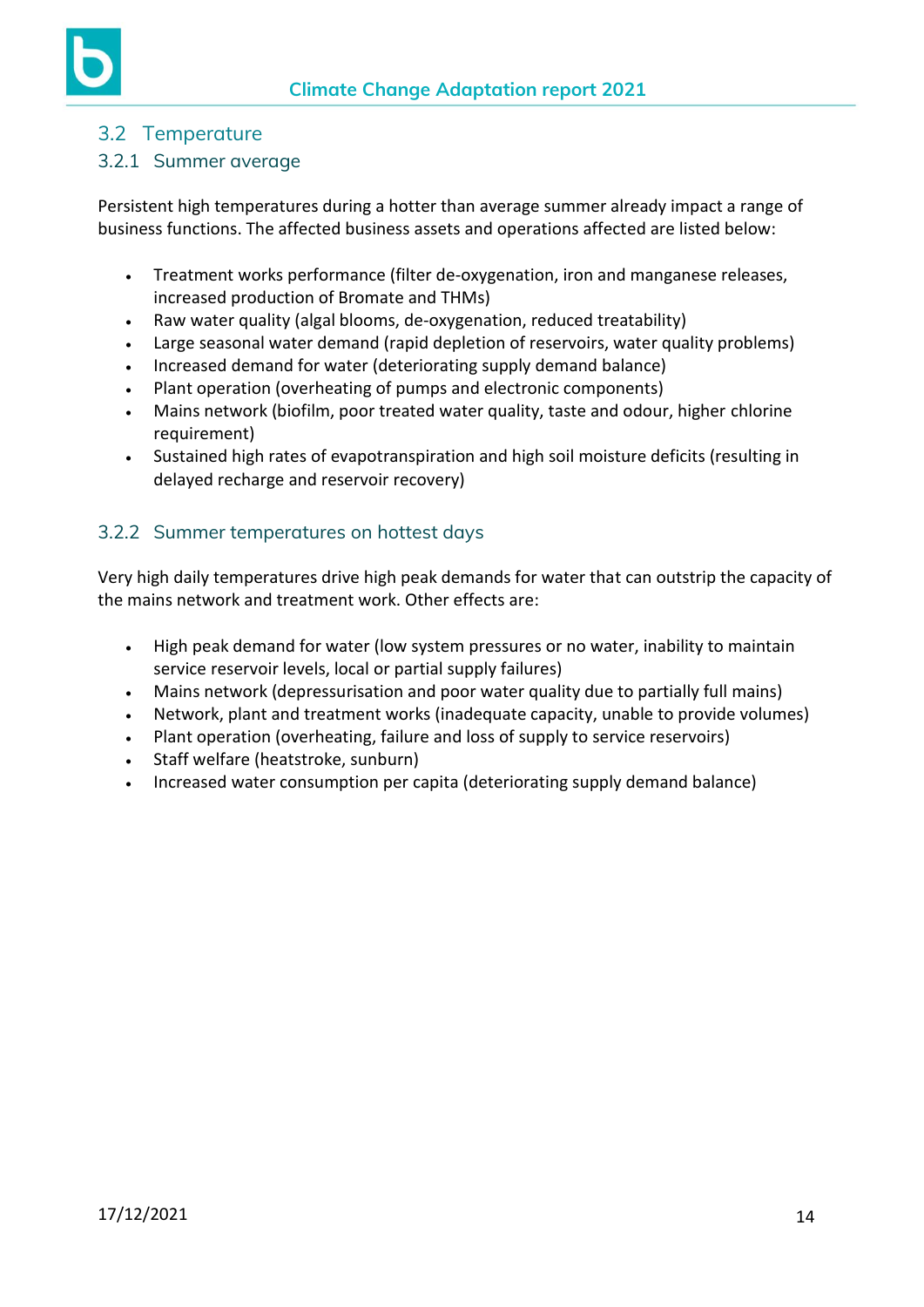

#### <span id="page-14-0"></span>3.2.3 Winter average

Periods of very low temperature can cause treatment works to perform poorly as the speed of chemical and biological reactions is reduced. If winters are become warmer, there may be some benefit as some treatment process become slightly more efficient.

However, warmer winters may also lead to differing cropping patterns with changed pesticide and nutrient loading of raw waters. These can be difficult contaminants to remove from water and will cause problems leading to water quality failures and increasing outage of affected sources if the current rate of these events becomes more frequent or intense.

#### <span id="page-14-1"></span>3.2.4 Winter temperature on coldest days

The effects of freezing weather on business operation are summarised below:

- Increase in burst mains
- Increase in overall leakage (minor mains, private supply pipes and customer plumbing systems fail)
- Treatment works performance (increased level of shut downs and quality failures as dosing lines and minor pipework is blocked by ice, difficulty mixing some chemicals in freezing conditions.

From the UKCIP09 data, it is not clear whether the modest degree of winter warming predicted will be sufficient to reduce either the intensity or the frequency of freezing periods.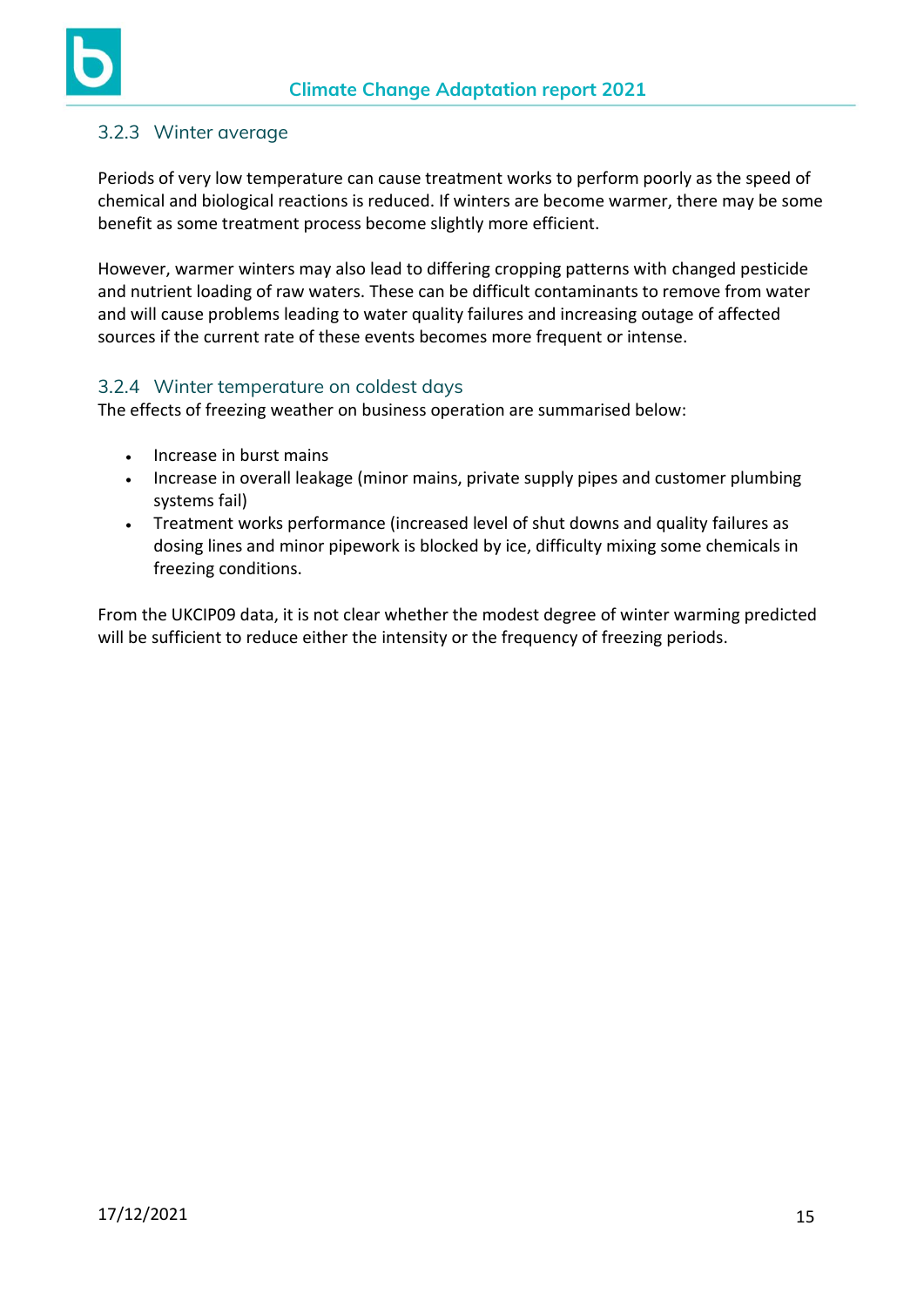

## <span id="page-15-0"></span>3.3 Rainfall

#### <span id="page-15-1"></span>3.3.1 Summer average

If the projections are correct, we would expect the following:

- Additional demand for water for discretionary use during dry periods (resulting in higher per capita consumption and lower reservoir levels, impacting supply demand balance)
- Low volume in reservoirs with more frequent algal blooms (water treatment and quality issues, problems with fish kills and loss of recreational use, could compromise SSSI status and Water Framework Directive (WFD) obligations)
- Reduction in deployable output (from delayed recharge, a small effect, but could be significant long-term)
- Environmental impacts due to low river and stream flows (further regulatory reductions in abstraction to meet future Environmental obligations under the Water Framework Directive WFD)
- Increased reliance on winter rainfall and two season criticality resources (requiring a planning approach that captures as much winter water as possible)

## <span id="page-15-2"></span>3.3.2 Wettest summer day

The Met Office study, 'Changes in the frequency of extreme rainfall events for selected towns and cities' July 2010, suggests that rainfall events with present return periods of 1 in 20 years may increase in frequency to 1 in 12 years by 2040.

The implication is that there may be an increasing frequency of disruptive events

- High volume inflows to reservoirs (possible stability problems with earth dams, higher rates of silt deposition)
- High volume overflows from reservoirs (down river flooding issues or damage to spillways)
- Increased frequency if high turbidity in springs and wells (causing reduced treatment plant output or shutdown to maintain water quality)
- Potential flooding of critical assets (at risk sites have remedial work planned, but the solution may prove inadequate beyond 2040)
- Political pressure to maintain low reservoir levels to absorb flood inflows (if this approach was adopted, there could be substantial reductions in deployable output)
- Rapid runoff causing raw water quality (high nitrates and high pesticides concentration resulting in the need to shut down or reduce plant output)
- Increased frequency of lightning strike events associated with summer storms (causing plant, telemetry, and ICA outage)
- Local pluvial flooding (causing transportation and communication difficulties)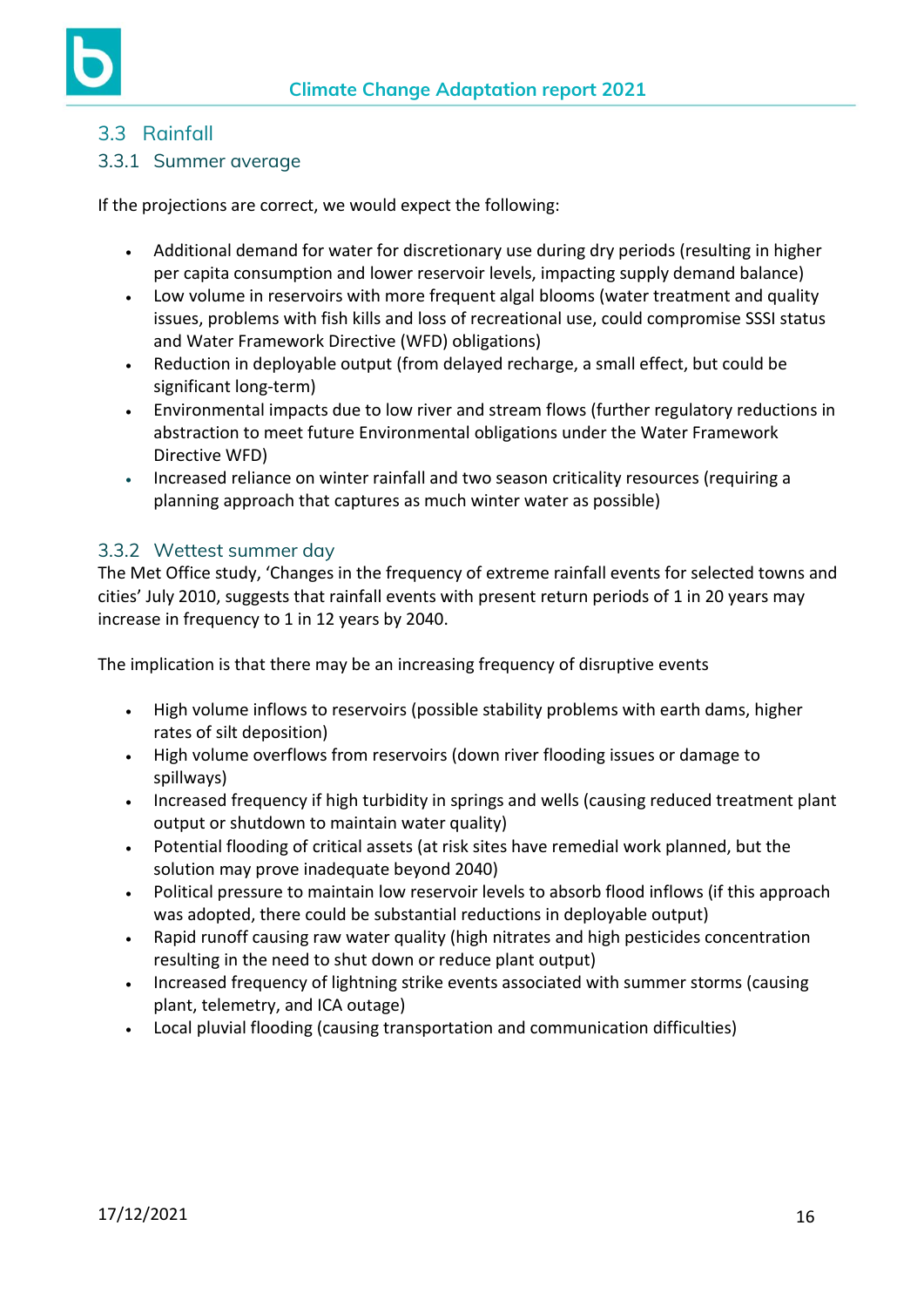

#### <span id="page-16-0"></span>3.3.3 Winter average

The historic winter average rainfall has shown a decreasing trend since the 1960s. This observed downward trend is contrary to the regional UKCP09 projection. This may be a statistically insignificant effect or a local microclimate effect as the historic trend is anomalous when compared to the data at other company gauges. If the historic trend persisted into the future, eventually there could be a marked reduction in reservoir resource yield.

Stored water in the Mendip reservoirs provides approximately 40% of the overall resources mix. Winter rainfall is a key factor in the recharge of the reservoirs and groundwater. At present, we consider our resources position to be two-season critical, that means security of supply is more vulnerable to dry winters than a dry summer. Increasing winter rainfall may improve the rate and scale of recharge, offsetting to some degree a propensity for drier or warmer summers. However, the increase in water consumption from population projections could mean that we become single season critical over time, making wetter winters less of a benefit.

Other impacts include:

- Large variation of inflows to reservoirs (possible stability problems with earth dams, higher rates of silt deposition)
- High volume overflows from reservoirs (down river flooding issues or damage to spillways)
- Raw water quality issues (higher leaching of nitrates phosphates and pesticides resulting in compliance outage of treatment works)

#### <span id="page-16-1"></span>3.3.4 Wettest winter day

The rainfall volume on the wettest days of winter is projected to increase. This change has the potential to increase the probability of winter flooding events and large reservoir overflows. The impacts outlined in the section above would potentially occur more frequently than for summer events.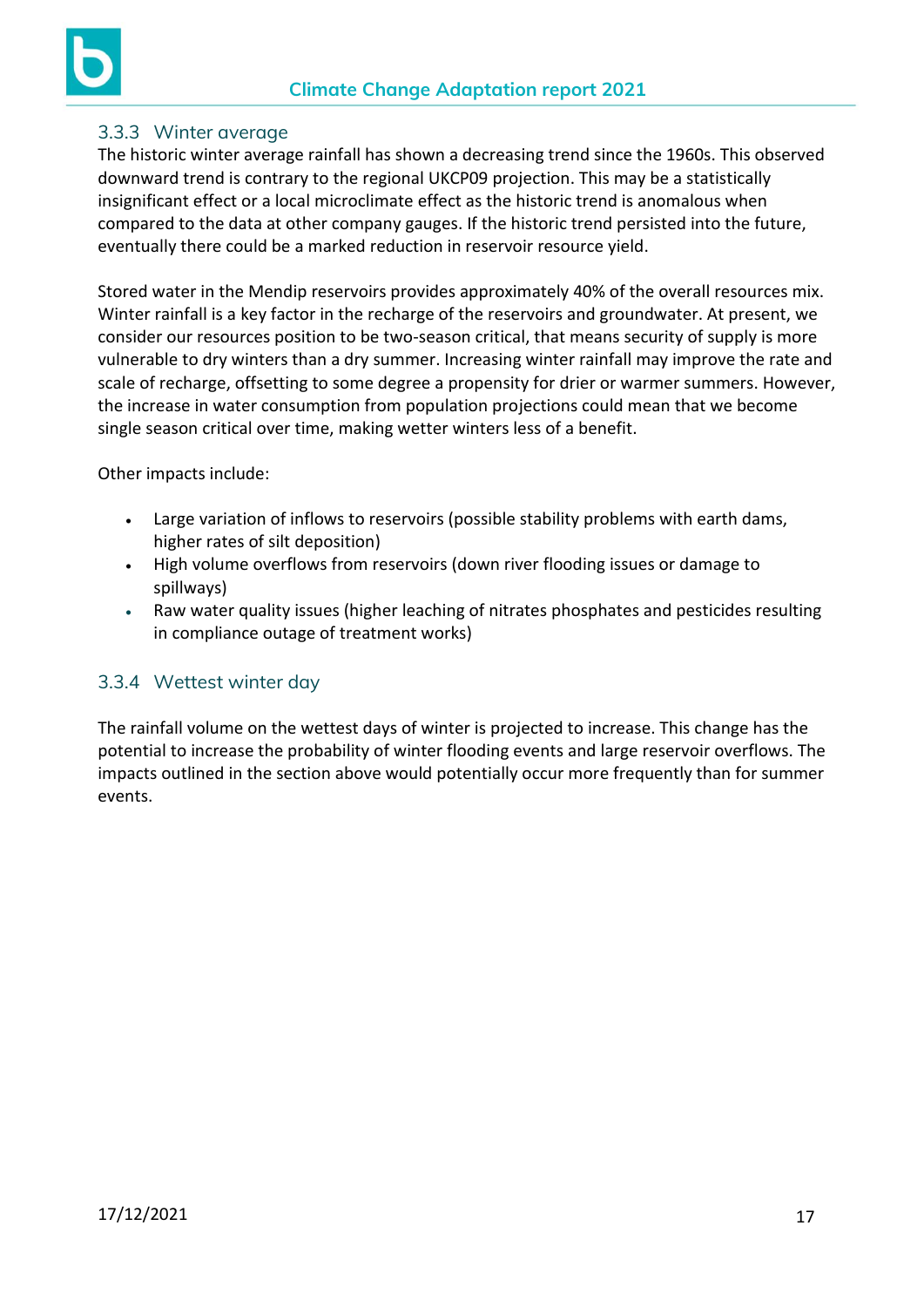# <span id="page-17-0"></span>4 Climate change Impacts

# <span id="page-17-1"></span>4.1 Water Resource Assets

The highest risk climate change impacts on the future availability and quality of water resources are tabulated below.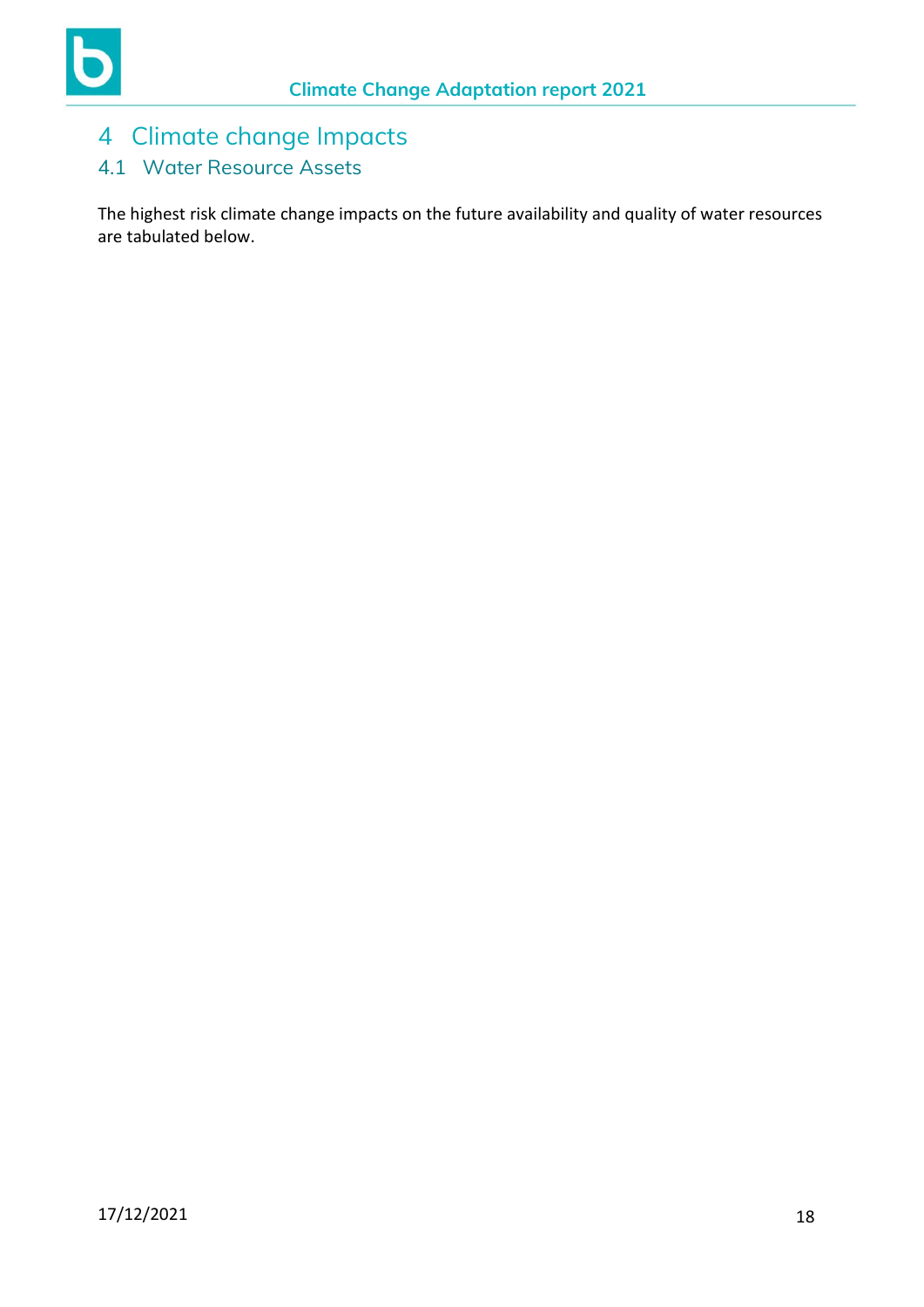

# **Climate Change Adaptation report 2021**

| <b>WATER</b><br><b>RESOURCES</b><br><b>Critical assets</b><br>impacted | <b>Climate</b><br>change<br>variable                            | <b>Effect of variable</b><br>on asset                                          | <b>Effect on</b><br><b>stakeholders</b>                                  | <b>Effect on</b><br>organisation                                                  | <b>Probability of</b><br>outcome                                                    | <b>Timescale for</b><br>risks to<br>materialise                                      | <b>Adaptation actions</b>                                                     |
|------------------------------------------------------------------------|-----------------------------------------------------------------|--------------------------------------------------------------------------------|--------------------------------------------------------------------------|-----------------------------------------------------------------------------------|-------------------------------------------------------------------------------------|--------------------------------------------------------------------------------------|-------------------------------------------------------------------------------|
| Water<br>resources yield<br>from reservoirs                            | Rainfall<br>change                                              | Reduction in yield,<br>less water available                                    | Decreased<br>security of<br>supply, more<br>frequent use<br>restrictions | Higher costs,<br>regulatory failure                                               | High likelihood of<br>manageable event.<br>Low likelihood of<br>unmanageable event. | Impacts may be<br>occurring now,<br><b>Material effects</b><br>within 10-15<br>years | <b>WRMP</b> twin track<br>demand management<br>and new sources<br>development |
| <b>Boreholes and</b><br>wells                                          | Rainfall<br>change                                              | Reduction in yield or<br>levels, less water<br>available -possible<br>failure  | Loss of supply<br>some wells are<br>critical for local<br>supply         | Higher costs either<br>from emergency<br>measures or<br>Adaptation                | High likelihood of<br>manageable event.<br>Low likelihood of<br>unmanageable event. | Impacts may be<br>occurring now,<br><b>Material effects</b><br>within 10-15<br>years | <b>WRMP</b> twin track<br>demand management<br>and new sources<br>development |
| <b>Reservoir</b><br>water storage                                      | Intense<br>rainfall and<br>pluvial<br>flooding                  | High volume<br>overflows                                                       | Overflows<br>contributing to<br>local flooding                           | Regulatory<br>pressure to<br>maintain low levels<br>resulting in loss of<br>yield | If flooding frequent,<br>Floods and Water Act<br>would permit action                | $10-30$ years                                                                        | Would need to develop<br>new resources                                        |
| Intakes, wells<br>aqueducts,<br>boreholes                              | Intense<br>rainfall and<br>pluvial<br>flooding                  | Rapid infiltration,<br>contamination,<br>treatment failure,<br>quality failure | Loss of service                                                          | Higher costs,<br>reduction of water<br>available<br>from increased<br>outage      | Can happen now,<br>frequency will increase<br>as rainfall intensifies               | Material effects<br>within 10-15<br>years                                            | Catchment<br>management, may<br>need to improve<br>treatment process          |
| <b>Reservoir</b><br>water storage<br>and availability                  | High daily<br>temperatures<br>or high<br>summer<br>temperatures | Higher water<br>demand (PCC) and<br>high evaporative<br><b>losses</b>          | Decreased<br>security of<br>supply, more<br>frequent use<br>restrictions | Higher costs for<br>unusual transfers of<br>water between<br>resources            | High likelihood of<br>manageable event.<br>Low likelihood of<br>unmanageable event. | Impacts may be<br>occurring now,<br><b>Material effects</b><br>within 10-15<br>years | <b>WRMP</b> twin track<br>demand management<br>and new sources<br>development |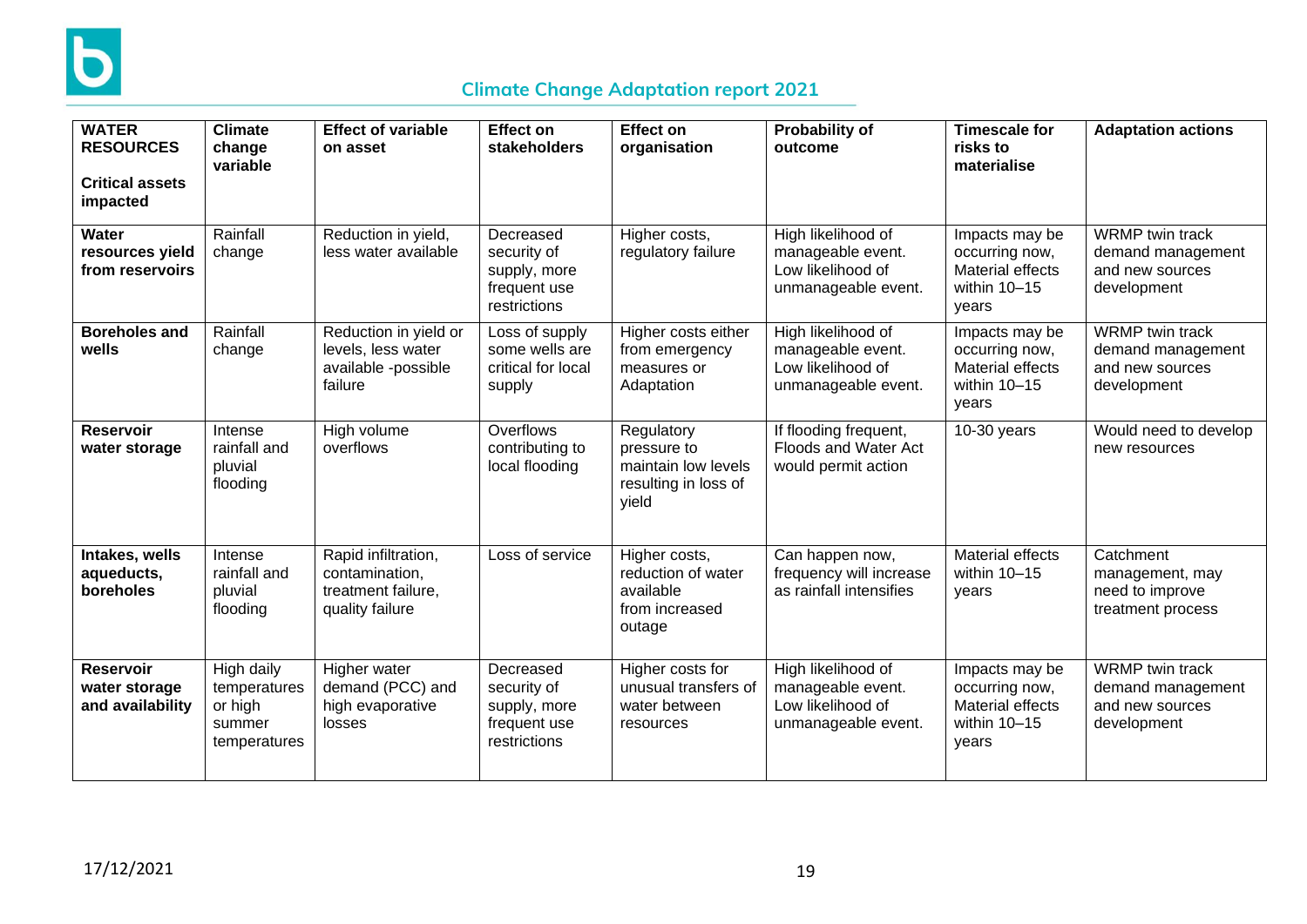

# **Climate Change Adaptation report 2021**

| <b>Critical asset</b><br>impacted                     | <b>Climate</b><br>change<br>variable                                    | <b>Effect of variable</b><br>on asset                                                                                | Effect on<br>stakeholders                                                                                | Effect on<br>organisation                                                                     | <b>Probability of</b><br>outcome                                                                       | Timescale for<br>risks to<br>materialise                                        | <b>Adaptation actions</b>                                                                                             |
|-------------------------------------------------------|-------------------------------------------------------------------------|----------------------------------------------------------------------------------------------------------------------|----------------------------------------------------------------------------------------------------------|-----------------------------------------------------------------------------------------------|--------------------------------------------------------------------------------------------------------|---------------------------------------------------------------------------------|-----------------------------------------------------------------------------------------------------------------------|
| <b>Reservoir</b><br>water storage<br>and availability | High summer<br>long<br>temperatures                                     | Rapid drawdown,<br>algal blooms de-<br>oxygenation of water<br>with stagnation<br>ecological damage<br>(fish deaths) | Water develops<br>taste and odour<br>problems, loss<br>of recreational<br>amenity value in<br>reservoirs | Higher treatment<br>costs adverse<br>regulatory impacts<br>on SSSI quality                    | High likelihood of<br>occurrence as these<br>vents take place now<br>and will increase in<br>frequency | Impacts may be<br>occurring now,<br>Material effects<br>within $10-15$<br>years | Will need to monitor,<br>may need changes in<br>operation, treatment<br>works or artificial<br>aeration of reservoirs |
| Reservoirs,<br>wells and<br>boreholes                 | Inundation or<br>fluvial<br>flooding                                    | Extreme quality<br>impacts making<br>sources not fit for<br>use (nitrate or<br>metaldehyde,<br>coliforms, etc)       | Loss of supply<br>from affected<br>sources until<br>flooding<br>subsides                                 | Higher costs either<br>from emergency<br>measures or<br>adaptation                            | High likelihood of<br>occurrence but<br>Adaptation in place or<br>planned for some sites               | Further effects<br>within $10-15$<br>years                                      | <b>WRMP</b> twin track<br>demand management<br>and flood defence as<br>necessary                                      |
| Reservoirs,<br>wells and<br>boreholes                 | Combination<br>effects of<br>high<br>temperature<br>and low<br>rainfall | As identified in rows<br>above                                                                                       | Reduced water<br>in environment<br>and low river<br>flows, WFD<br>compliance<br><i>issues</i>            | Regulatory<br>requirements to<br>reduce water<br>abstraction, loss of<br>abstraction licences | Already occurring for<br>some parts of the UK                                                          | Within 20-40<br>years                                                           | Loss of licenced<br>abstractions would<br>require development of<br>replacement sources                               |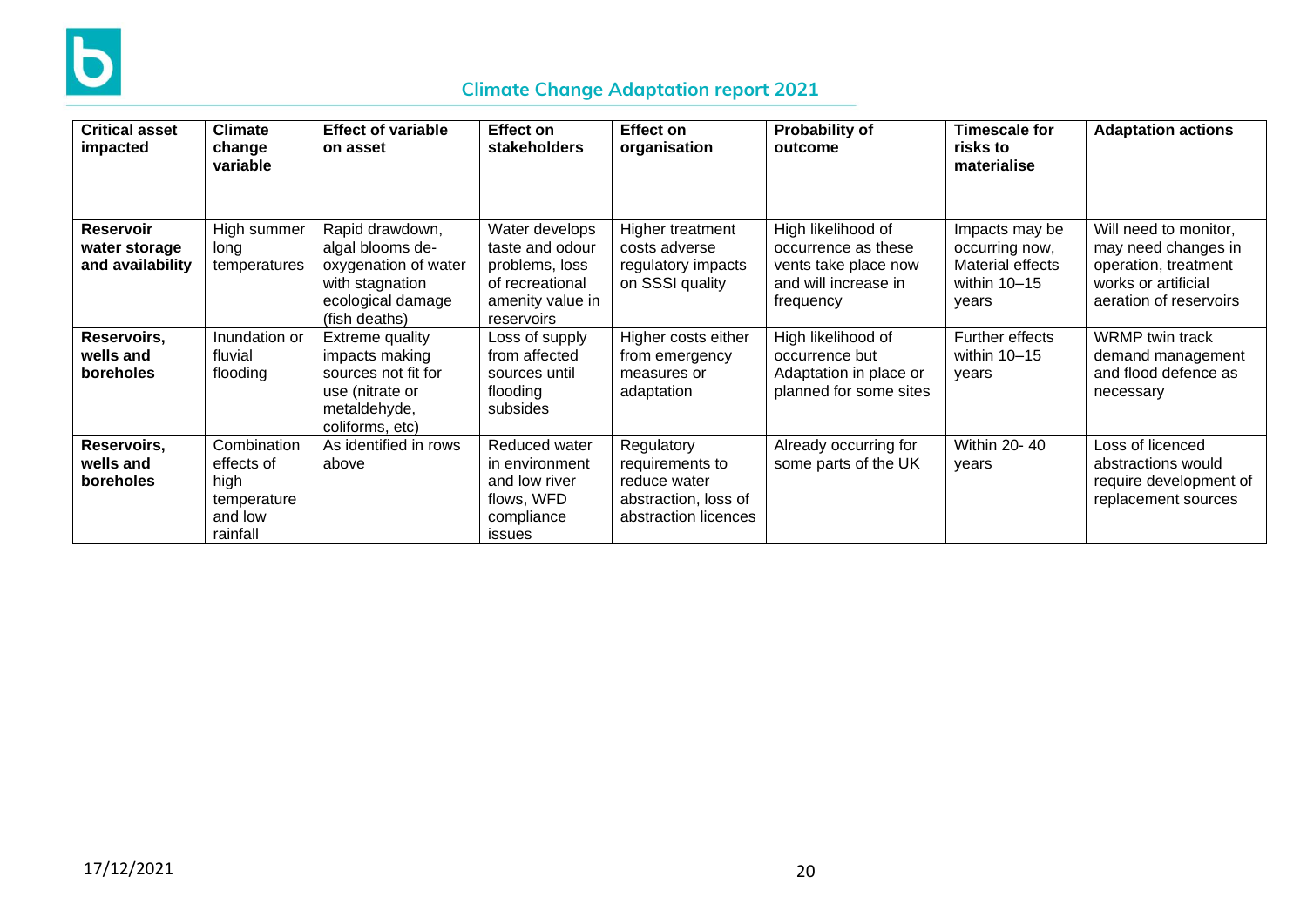

## <span id="page-20-0"></span>1.1 Treatment works assets and water quality

Treatment works and processes have developed to be able to deal effectively with an historic range of water quality challenges. As drinking water quality standards have changed, processes have been upgraded. Climate change now adds an additional dimension, in that the future deterioration in raw water quality needs to be addressed.

Climate change may impact on the operation of treatment works. Typically we would change or add new treatment process stages as required, or put in place network resilience schemes to ensure dual supplies to maintain customer service. The issue becomes one primarily of increasing operational or capital costs.

The table below sets out the primary risks to water quality and treatment works that could occur as a consequence of climate change.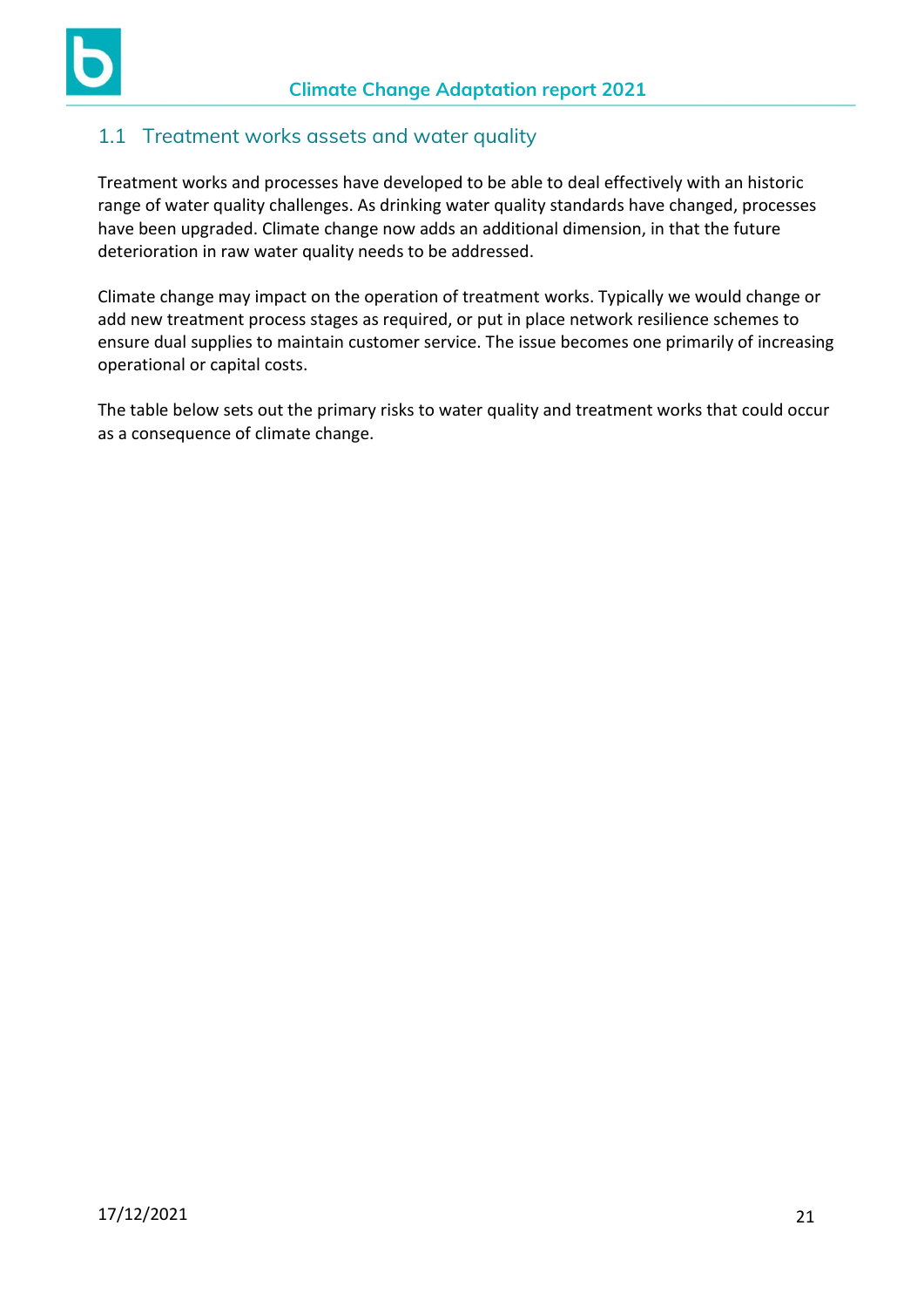

| <b>WATER</b><br><b>TREATMENT</b><br><b>Critical asset</b><br>impacted | Climate change<br>variable                          | <b>Effect of variable</b><br>on asset | <b>Effect on stakeholders</b>                                               | <b>Effect on</b><br>organisation                    | Probability of<br>outcome                             | <b>Timescale for</b><br>risks to<br>materialise                                 | <b>Adaptation actions</b>                                                                        |
|-----------------------------------------------------------------------|-----------------------------------------------------|---------------------------------------|-----------------------------------------------------------------------------|-----------------------------------------------------|-------------------------------------------------------|---------------------------------------------------------------------------------|--------------------------------------------------------------------------------------------------|
| Treatment<br>works                                                    | Temperature                                         | Deterioration in<br>raw water quality | Water not meeting<br>standards or interruption<br>to supply                 | Regulatory<br>failure, higher<br>costs of operating | High likelihood<br>of occurrence,                     | Impacts may be<br>occurring now,<br>Material effects<br>within $10-15$<br>years | Resilience schemes to<br>supply affected area<br>from other sources.<br>Change TW process.       |
| Treatment<br>works                                                    | Rainfall                                            | Deterioration in<br>raw water quality | Water not meeting<br>standards or interruption<br>to supply                 | Regulatory<br>failure, higher<br>costs of operating | High likelihood<br>of occurrence,                     | Impacts may be<br>occurring now,<br>Material effects<br>within $10-15$<br>years | Resilience schemes to<br>supply affected area<br>from other sources.<br>Change TW process.       |
| Treatment<br>works                                                    | Intense rainfall and<br>pluvial/fluvial<br>flooding | Outage due to<br>plant shut down      | Interruption to supply<br>requiring delivery of<br>alternative water supply | Regulatory<br>failure, higher<br>costs of operating | At risk now<br>frequency may<br>increase in<br>future | Impacts may be<br>occurring now,<br>Material effects<br>within $10-15$<br>years | Resilience schemes to<br>supply affected area<br>from other sources and<br>provide flood defence |
| Treatment<br>works                                                    | Higher<br>temperatures                              | Outage due to<br>process failure      | Water not meeting<br>standards or interruption<br>to supply                 | Regulatory<br>failure, higher<br>costs of operating | High likelihood<br>of occurrence,                     | Impacts may be<br>occurring now,<br>Material effects<br>within $10-15$<br>years | Resilience schemes to<br>supply affected area<br>from other sources.<br>Change TW process.       |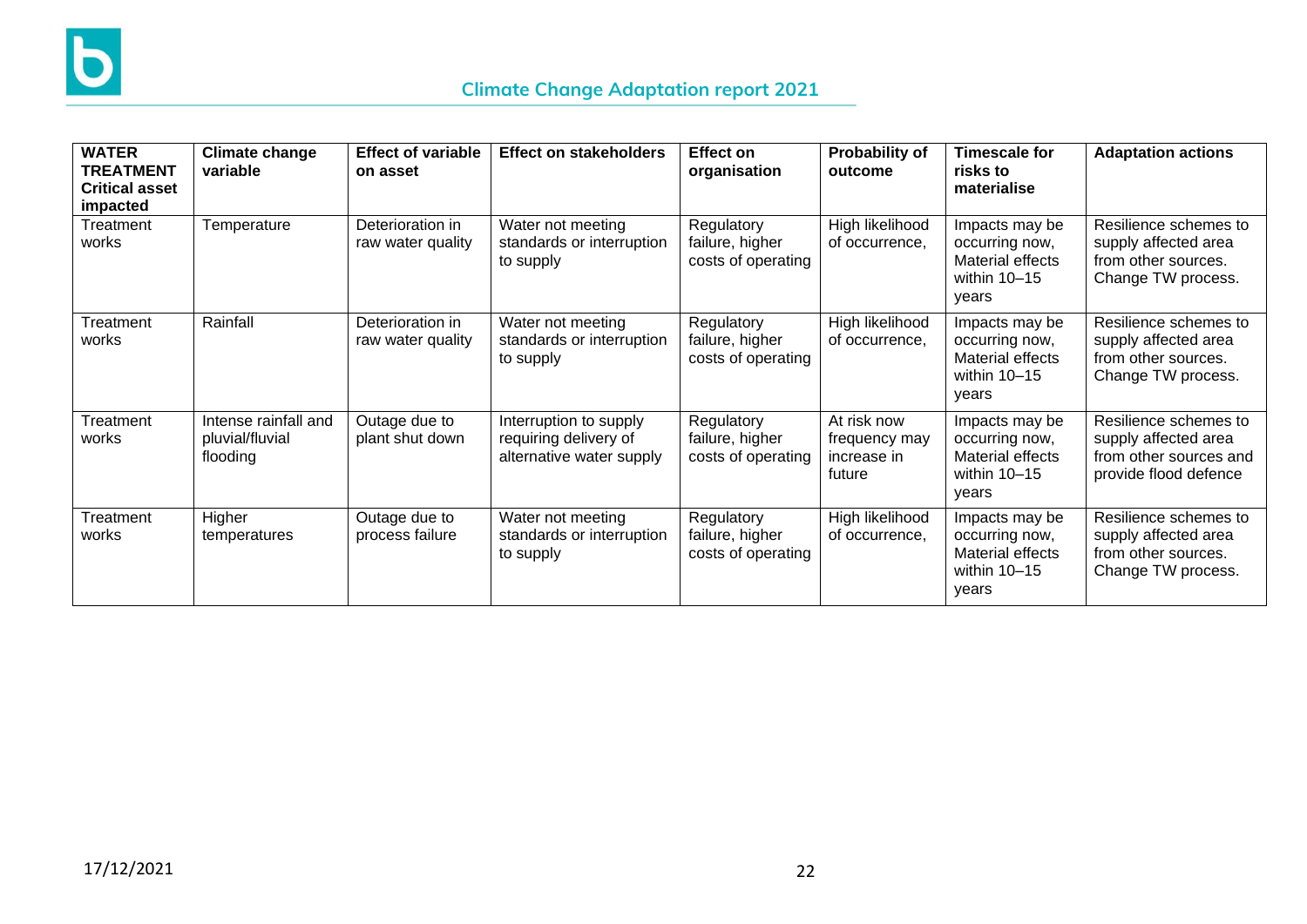

## <span id="page-22-0"></span>1.2 Treated water network assets and operations

The treated water network includes all pipeline, service reservoir and plant and pumping assets downstream of treatment works.

The table below sets out the primary risks to the treated water network and associated assets that could occur as a consequence of climate change.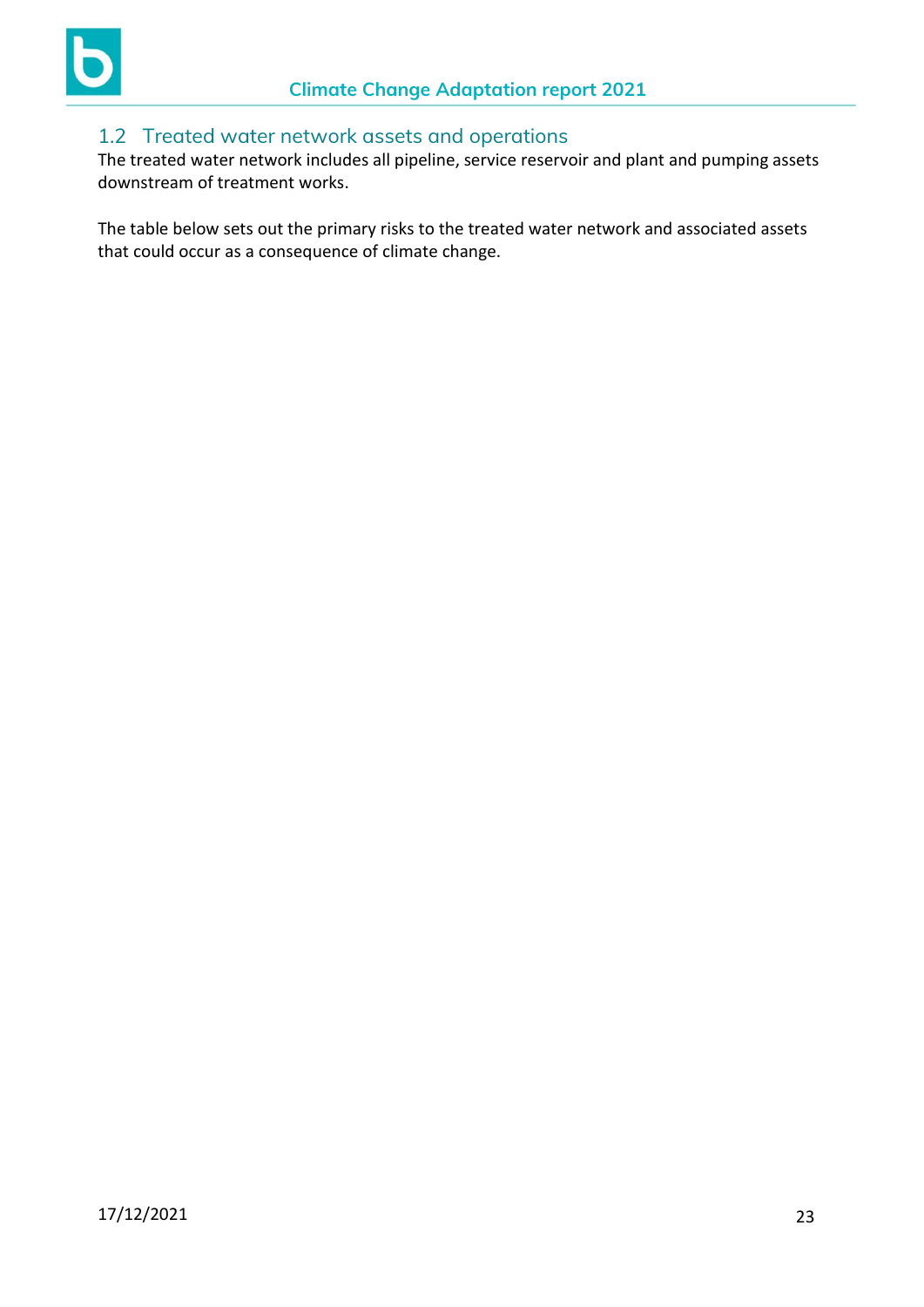

# **Climate Change Adaptation report 2021**

| <b>WATER</b><br><b>NETWORKS</b><br><b>Critical asset</b><br>impacted | Climate change variable                                                                                              | <b>Effect of</b><br>variable on<br>asset                                                | <b>Effect on</b><br>stakeholders                                                                                 | <b>Effect on</b><br>organisation                                                                                 | Probability of<br>outcome                                                           | <b>Timescale for</b><br>risks to<br>materialise                                                    | <b>Adaptation actions</b>                                                                      |
|----------------------------------------------------------------------|----------------------------------------------------------------------------------------------------------------------|-----------------------------------------------------------------------------------------|------------------------------------------------------------------------------------------------------------------|------------------------------------------------------------------------------------------------------------------|-------------------------------------------------------------------------------------|----------------------------------------------------------------------------------------------------|------------------------------------------------------------------------------------------------|
| <b>Distribution</b><br>mains                                         | Reduction in summer<br>rainfall drying ground<br>causes increased<br>subsidence, heave and<br>rapid ground movements | Stress on mains<br>joint failures<br>mains failures<br>and increasing<br>leakage        | Temporary loss<br>of supply,<br>higher cost in<br>long term if<br>leakage<br>reduction<br>becomes more<br>costly | Regulatory failure<br>from not meeting<br>leakage targets                                                        | High likelihood<br>of occurrence                                                    | Material effects<br>within 10-15<br>years, but only<br>observable<br>during hottest<br>years       | Increase maintenance<br>and mains replacement                                                  |
| <b>Distribution</b><br>mains and<br>pumping plant                    | Reduction in summer<br>rainfall or increase<br>temperature leading to<br>higher demand for water                     | Demand for<br>water exceeds<br>the capacity of<br>assets in peak<br>demand periods      | Loss of service<br>and supply<br>failure                                                                         | Regulatory failure<br>from not meeting<br>service targets<br>increase in<br>compensation<br>payments             | High likelihood<br>of occurrence                                                    | <b>Material effects</b><br>within 10-15<br>years but only<br>observable<br>during hottest<br>vears | Active management of<br><b>Network</b>                                                         |
| <b>Distribution</b><br>service<br>reservoirs                         | High summer or daily<br>temperatures leading to<br>much higher demand for<br>water                                   | Demand for<br>water exceeds<br>the capacity of<br>assets in peak<br>demand periods      | Loss of service<br>and supply<br>failure                                                                         | Regulatory failure<br>from not meeting<br>service targets,<br>increase in<br>compensation<br>payments            | May occur in<br>peak periods                                                        | <b>Material effects</b><br>within 10-15<br>years                                                   | Active management of<br><b>Network</b>                                                         |
| <b>Distribution</b><br>mains                                         | <b>Higher temperatures</b>                                                                                           | Increased bio film<br>reduced chlorine<br>residuals<br>Increasing MDPE<br>join failures | Risk of<br>contamination<br>taste and odour<br>problems<br>increased<br>complaints                               | Regulatory failure<br>from not meeting<br>service targets.<br>Increased<br>leakage from new<br><b>MDPE</b> mains | Probable due<br>to temperature<br>rise, but difficult<br>to see trend at<br>present | <b>Material effects</b><br>within 10-15<br>years                                                   | Increased mains<br>flushing may be<br>required<br>Network monitoring for<br>regulatory targets |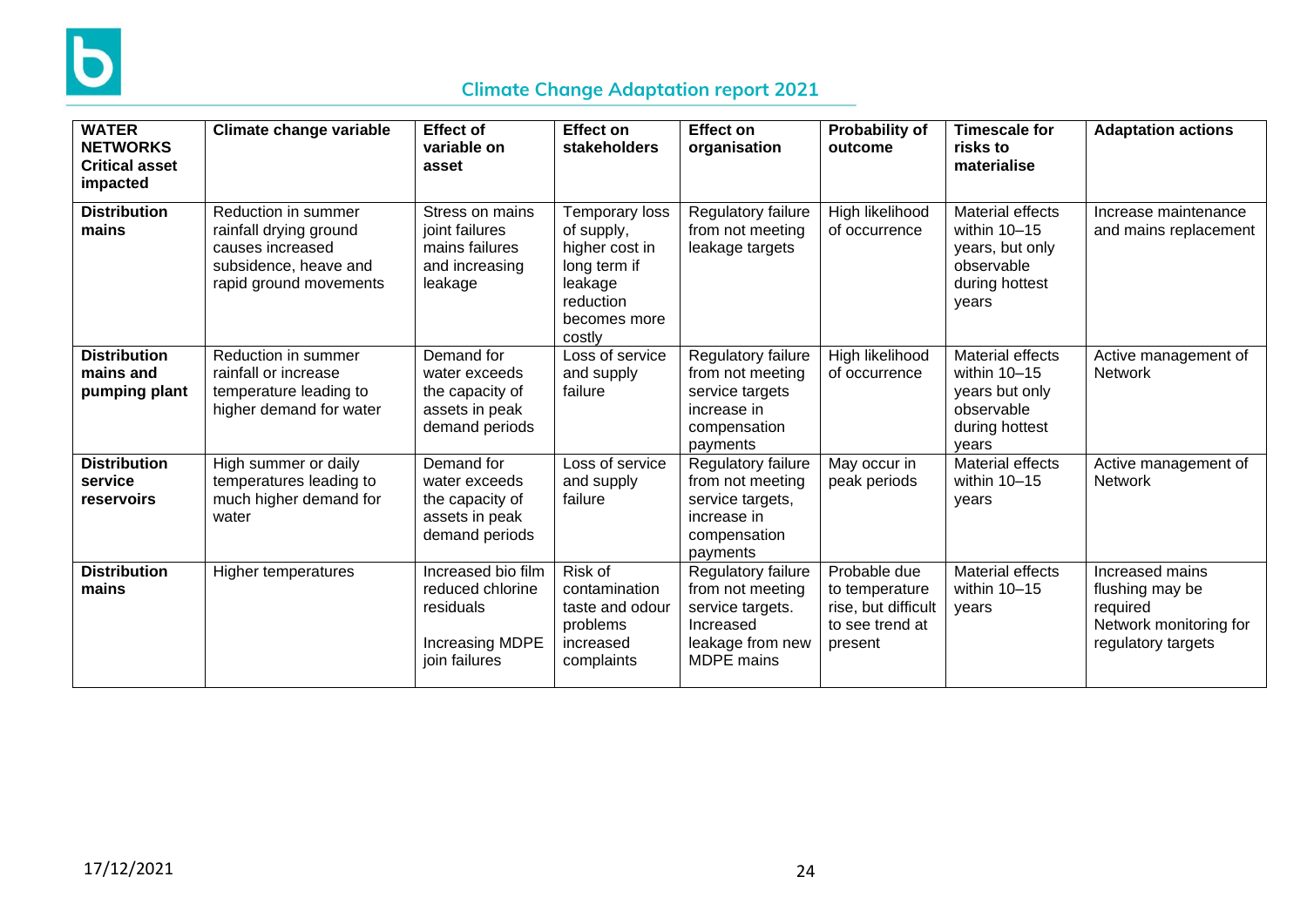

#### <span id="page-24-0"></span>4.2 Company wide operations

In addition to the direct effect of climate change on company assets, we have assessed the risk to the following business operations:

- Short term environmental damage of dry periods
- Increased subsidence or damage to structures during dry periods
- Transportation difficulty during flooding events
- Loss of SCADA, ICA signals
- Climatic effects on staff in extreme weather

Most of the operations are not considered very high risk items as the consequences in terms of customer and business impacts are relatively short term or minor, or the risks have been mitigated already.

## <span id="page-24-1"></span>4.3 Third party interdependency

The day-to-day operation of the business is dependent on others to provide goods and services. These external operations will also be impacted by climate change (and be best placed to develop their individual strategy to address those impacts). The key organisational interdependencies we have identified are:

- Supply/availability of treatment chemicals during extreme weather
- Security of electricity supply to major treatment works
- Resilience of communication networks
- Resilience of third party assets (flood defences, watercourses and pumps)

#### <span id="page-24-2"></span>4.3.1 Power supply and distribution

The smaller sources, operating depots and treatment works have automated on site generation in case a failure of the grid supply.

Of our six large treatment works, five have dual grid supplies. The largest site has a power requirement in excess of 1 MW and does have a dual power incomer, but both are from a single substation at Walham near Gloucester. This power supply infrastructure was almost flooded during 2007 and subsequently flood defences have been installed at the substation site. We have also installed large scale gas fired generation at our own treatment works which in an extreme situation could be used to provide electrical resilience to the site.

Since 2011 we have invested extensively in interconnecting our supply network in order to minimise the number of customers dependent on a single asset. As a result our supply system is now resilient to all but the largest scale power outages.

25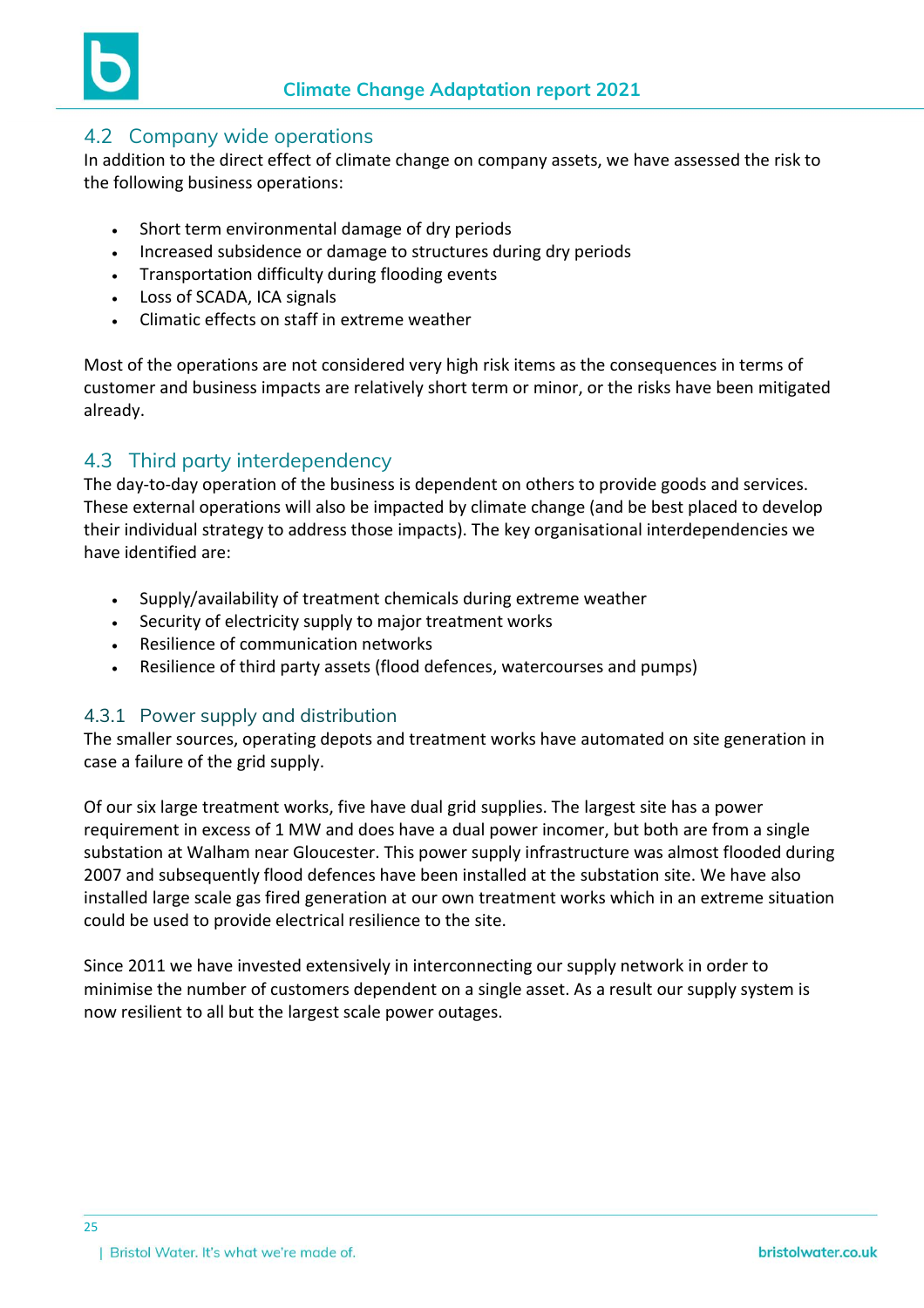

#### <span id="page-25-0"></span>4.3.2 Water treatment chemicals

We aim to hold minimum stocks of all required chemicals of at least 14 days. Stock levels are automatically and manually monitored, triggering orders from suppliers at pre determined levels. Where possible, we have set up dual contractor supplies to ensure continuity of supply should one party be unable to deliver. One significant development since our previous plan has been Brexit, where water companies across the UK have collaborated to ensure a consistent and resilient supply chain for key chemicals. This process has been highly successful and has been further tested through the COVID-19 pandemic, and as a result we believe that our treatment chemical supply chain can now be considered resilient.

#### <span id="page-25-1"></span>4.3.3 Communications networks and providers

For critical and large company sites we maintain independent dual networked communication by both landline and microwave. Smaller operating sites may have a backup system via radio link, or may default to local control and in the worst instance are designed to fail-safe (essentially shut down until manually re-set). The communications hubs are designed to automatically switch in the event of failure.

In the case of a wider public telecommunications failure, the company operates with both cellphone and landline networks. Should these two systems fail, a low band radio system is available. Although this has limited capacity, it will provide basic communications in the event of a severe emergency such as flooding that may disable part of the public network.

#### <span id="page-25-2"></span>4.3.4 Sharpness supply

We are also dependent on the following large-scale infrastructure:

- The Severn Estuary flood defences maintained and operated by the Environment Agency
- The River Severn Clywedog and Shropshire groundwater transfers operated by the Environment Agency
- The Gloucester and Sharpness canal and pumping stations at Gloucester owned and operated by Canal and River Trust

We have planning and level of service agreements with Canal and River Trust to ensure that the risks of operation of the canal are minimised with respect to water abstraction. This agreement includes emergency repair and pumping arrangements to the canal and associated infrastructure in the case of structural failure of this asset.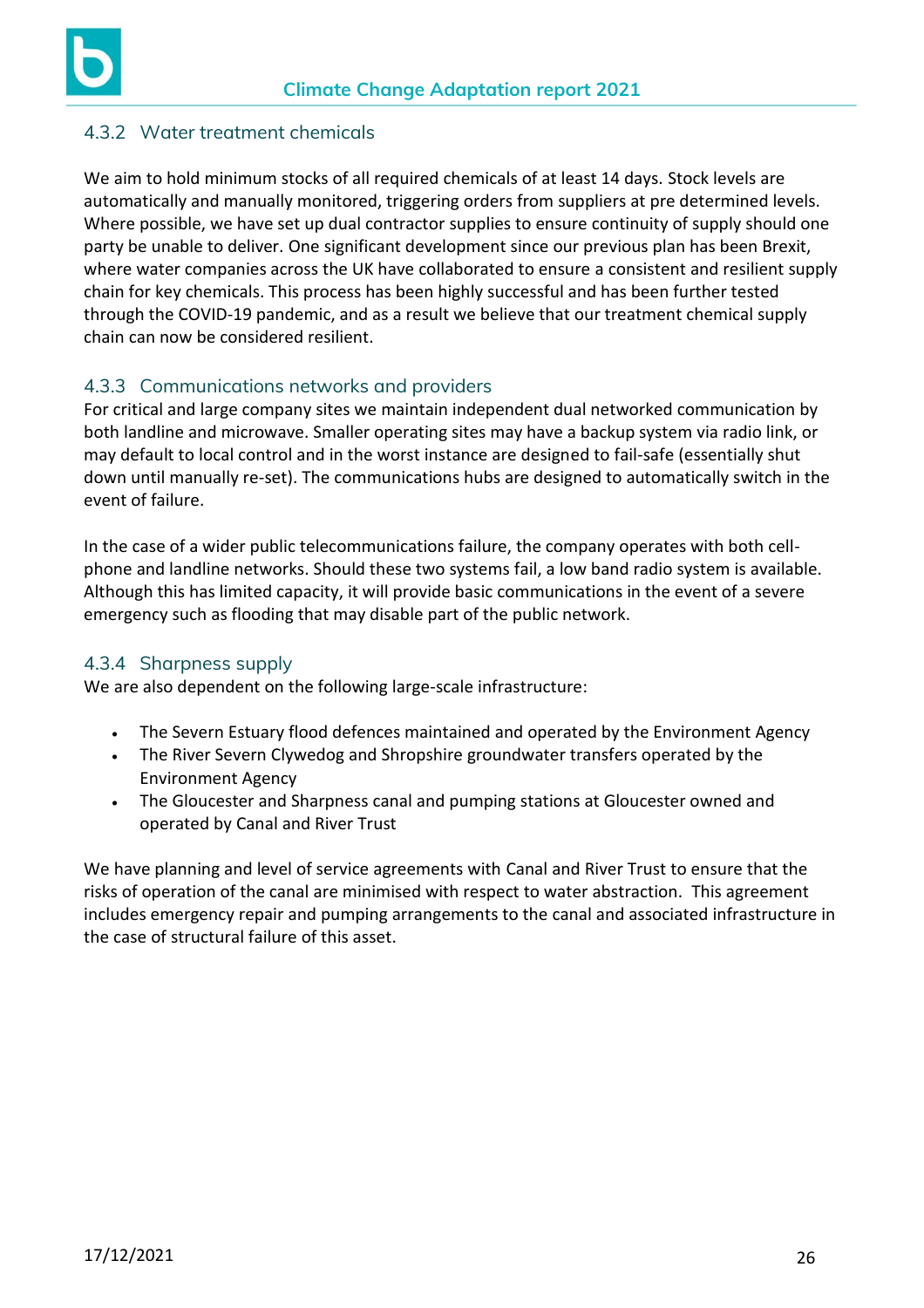# <span id="page-26-1"></span><span id="page-26-0"></span>5 Climate Change Adaptation Actions 5.1 Supply demand balance<sup>5</sup>

In order to provide a resilient supply to our customers, we need to ensure a balance between available water (supply) and the water needed (demand) - this is known as the supply demand balance and is the underlying principle behind our Water Resource Management Plan (WRMP). The WRMP develops options to ensure we meet this balance for at least 25 years into the future, with the process repeated every five years to ensure we always have a plan based on the best information available. Our preferred approach in WRMP19 is focused on leakage reduction activities to achieve a 15% reduction in leakage by the end of 2025, with further reduction in leakage planned and work to reduce losses from some of our larger "raw" water mains (these are used for untreated water being transferred from lakes and reservoirs).

Further activities in our plan include reducing our bulk export to Wessex Water, continuing to actively promote our free meter option programme and to meter households on change of occupier, and enhancing our water efficiency activities to complement our metering programme to reduce average dry year per capita consumption. This planned programme of activity means that even in the face of climate change and population growth our supply demand balance remains positive for the next twenty five years as shown below.



*Figure 2: Final Supply Demand Balance Position*

<sup>5</sup> https://f.hubspotusercontent30.net/hubfs/7850638/Site%20Assets/Offline%20docs/Bristol-Water-Final-WRMP-2019- August-2019-REDACTED.pdf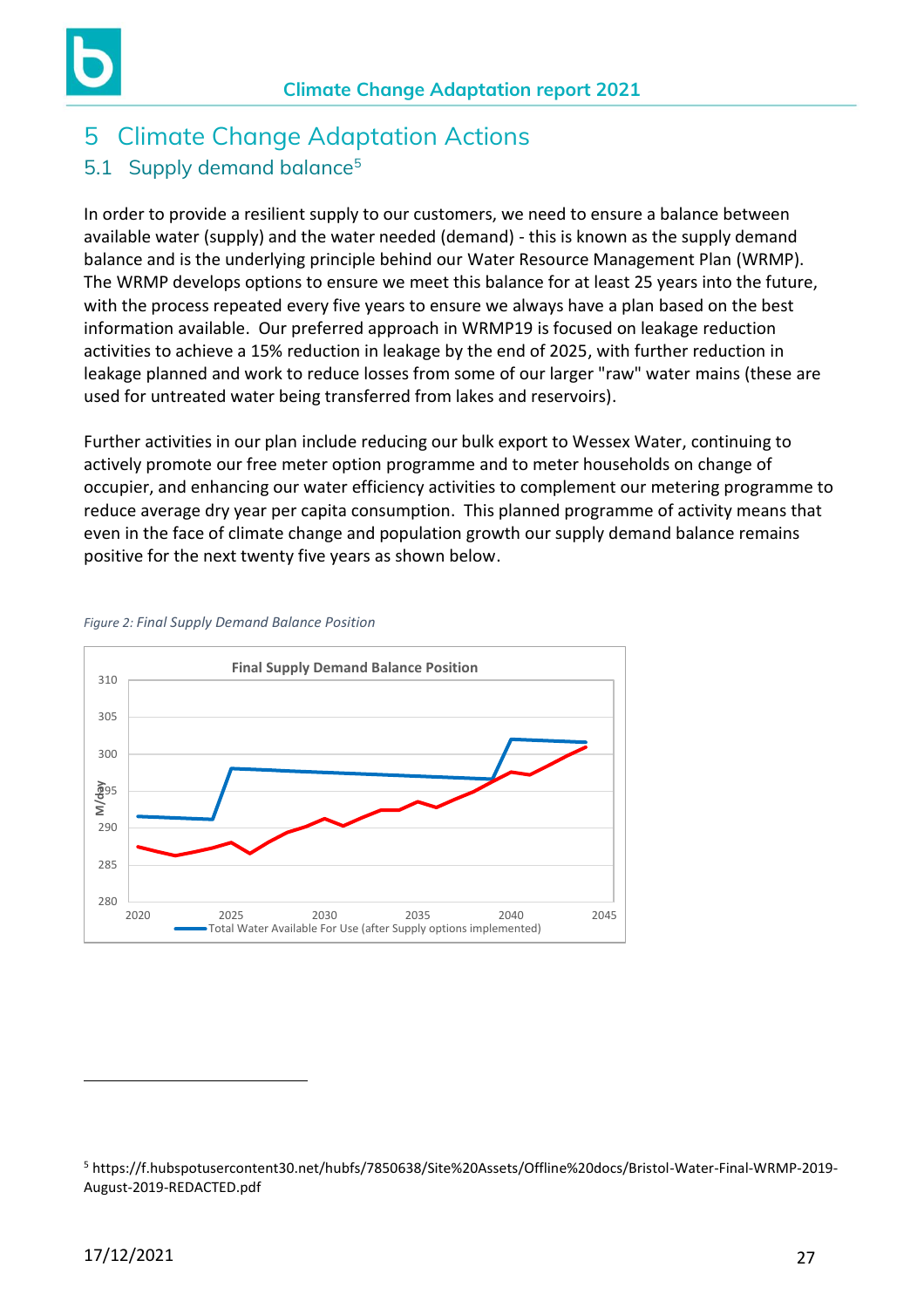

# 6 Conclusion

In our 2011 adaptation report we identified key actions needed to increase the resilience of our business to climate change. We have now completed the majority of these actions and as a result our system is now significantly more flexible and operationally resilient than it was ten years ago.

Since this time we have experienced two significant tests to our system management: Brexit and COVID-19. In the face of both of these challenges we have maintained a resilient supply of high quality water to all our customers and at no point we needed to impose supply restrictions of any kind.

We engage deeply in the developing science of climate change, and due to the nature of our resource system we have now determined that the medium-term impact of climate change is less severe than was anticipated in 2011. As our preparedness for climate change has improved, and our vulnerability has reduced, we are pleased to conclude that we will be able to continue to provide our customers with the service they have come to expect over the last 175 years.